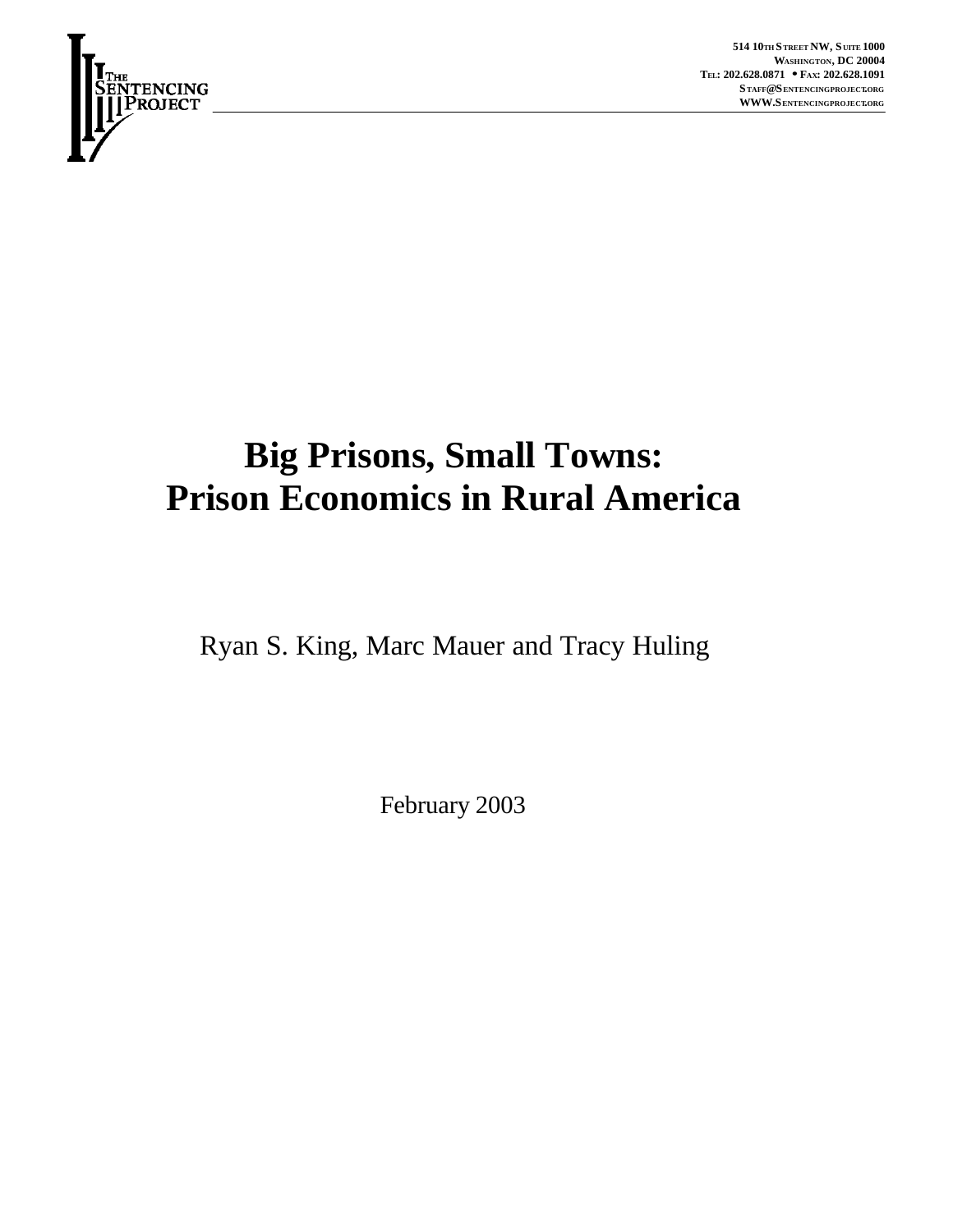## Big Prisons, Small Towns: Prison Economics in Rural America

This report was written by: Ryan S. King, Research Associate, The Sentencing Project; Marc Mauer, Assistant Director, The Sentencing Project; and Tracy Huling, an independent consultant whose current work focuses on criminal justice and rural development.

The Sentencing Project is a national non-profit organization engaged in research and advocacy on criminal justice issues. Funding from the JEHT Foundation, the John D. and Catherine T. MacArthur Foundation, the Open Society Institute, and individual contributors supported research, writing, and publication of this report.

Copyright © 2003, by The Sentencing Project. Reproduction of this document in full or in part in print or electronic format only by permission of The Sentencing Project.

For further information:

Malcolm C. Young Executive Director The Sentencing Project 514 Tenth St. NW, Suite 1000 Washington, DC 20004 (202) 628-0871

www.sentencingproject.org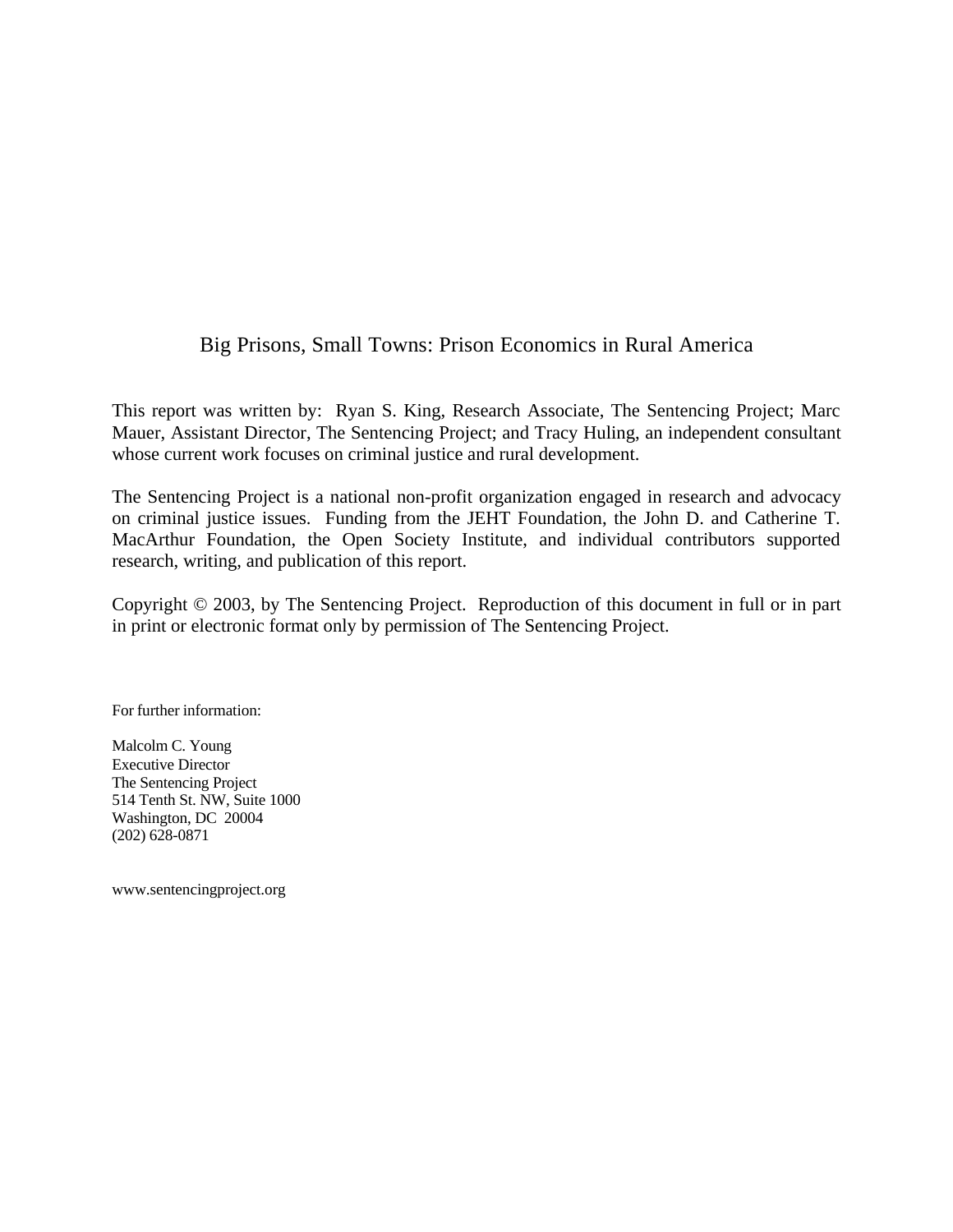## **BIG PRISONS, SMALL TOWNS: PRISON ECONOMICS IN RURAL AMERICA**

#### **Overview**

 $\overline{a}$ 

Economic developments of the late  $20<sup>th</sup>$  century have left the agricultural and manufacturing based rural regions of America struggling to maintain financial solvency. While much of the national discussion of poverty has focused on urban areas, poverty in many rural areas has been devastating as well. The last few decades have seen widespread impoverishment reach crisis levels in these communities. Nonmetropolitan poverty remains higher than metro area poverty and only slightly lower than poverty in central cities. Although nonmetropolitan areas shared in the economic boom of the 1990s, income inequality has grown larger in these areas than in urban areas. This manifests itself in states such as Iowa and West Virginia, which witnessed overall drops in poverty, but still suffer from devastating poverty in certain rural communities.<sup>1</sup>

In the 1980s, as a skyrocketing prison population created a demand for prison expansion, prison hosting emerged as a potential catalyst for economic growth. With an average of 35 jobs being created for every 100 inmates being housed, and state prison populations increasing by an annual average of 8.1% from 1985 to 1995, local officials began to consider prisons as an economic development tool.<sup>2</sup> Since rural communities had witnessed a series of failed redevelopment plans, prisons appeared to offer a politically expedient way in which to address the persistent poverty and population out-migration that had plagued them for decades.

In order to attract this construction, local officials have often made generous offers in order to portray their site as an ideal choice. In a prison siting experience in Texas, for example, the town of Abilene offered an incentive package of over \$4 million to the state.<sup>3</sup> The package included a 316-acre site for the prison, as well as over 1,100 acres of farmland adjacent to the facility, capable of generating \$500,000 in cotton per year. Town officials also proposed to build roads into the facility and to provide housing for administrators and corrections officers. Use of a private plane and hangar for state officials, computers, and upgrades to the communications and public works infrastructure were also promised.

Calvin Beale, a demographer at the United States Department of Agriculture, has comprehensively documented the rise in rural prison siting. Since 1980, approximately 350 rural counties have sited prisons.<sup>4</sup> From 1980 to 1991, 213 adult facilities were opened in rural areas,

<sup>&</sup>lt;sup>1</sup> Lichter, D.T. & Jensen, L. (2000). "Rural America in Transition: Poverty and Welfare as the Turn of the  $21<sup>st</sup>$ Century." Presented at the conference on *Rural Dimensions of Welfare Reform: A Research Conference on Poverty, Welfare and Food Assistance* sponsored by the Joint Center for Poverty Research.

<sup>&</sup>lt;sup>2</sup> Bureau of Justice Statistics. (1997). *Correctional Populations in the United States, 1995*. Washington, DC: Bureau of Justice Statistics. (Table 1.5).

<sup>3</sup> Ammons, D.N., Campbell, R.W. & Somoza, S.L. (1992). *Selecting Prison Sites: State Processes, Site-Selection Criteria, and Local Initiatives.* Athens, GA: The Carl Vinson Institute of Government at the University of Georgia. <sup>4</sup> Beale, C.L. (2001). "Cellular Rural Development: New Prisons in Rural and Small Town Areas in the 1990s."

Paper presented at the annual meeting of the Rural Sociological Society, Albuquerque, New Mexico, August 18, 2001 as cited in Huling, T. "Building a Prison Economy in Rural America." In Mauer, M. & Chesney-Lind, M. (Eds.) (2002). *Invisible Punishment: The Collateral Consequences of Mass Imprisonment*. New York: The New Press. (197-213).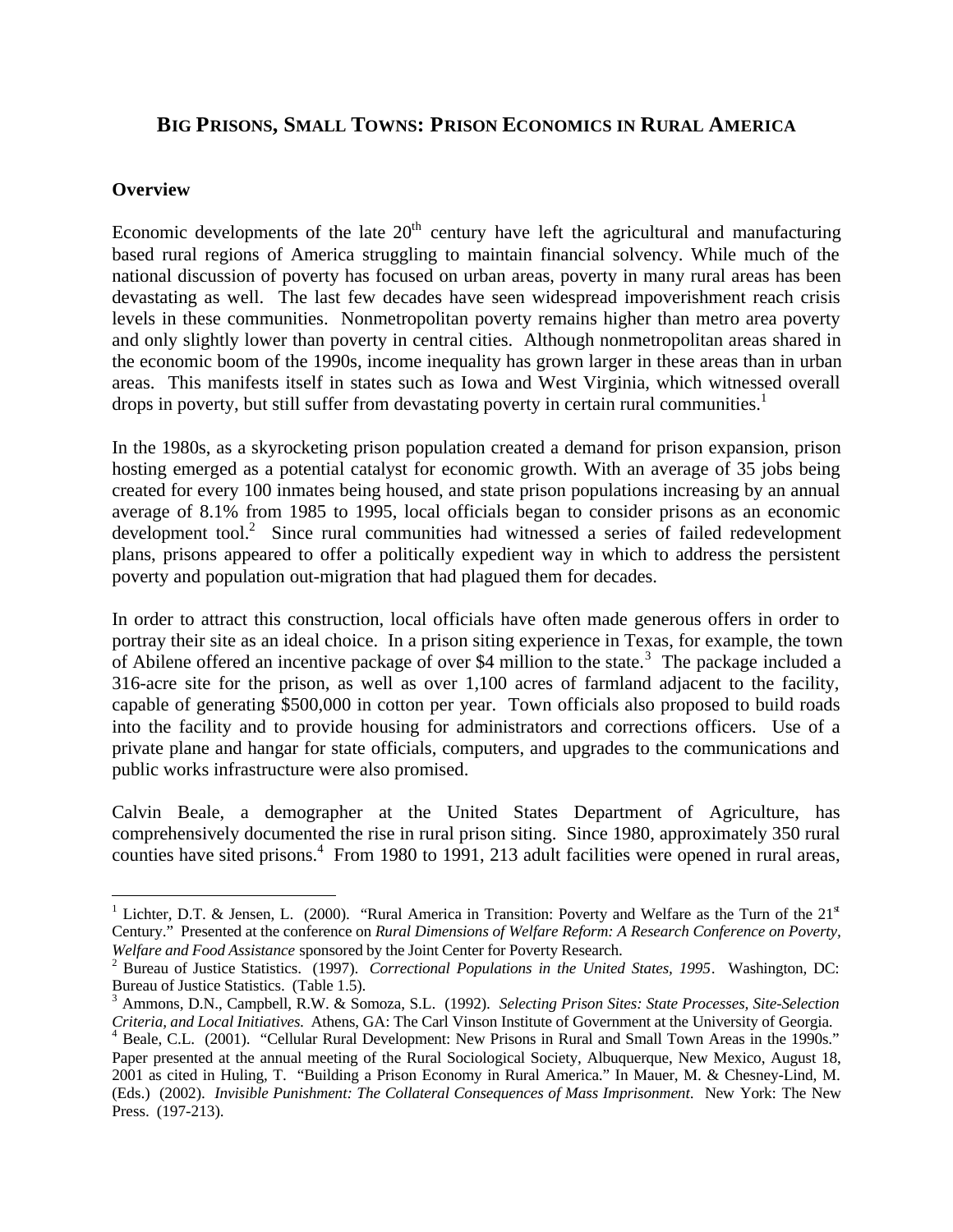housing more than half of all prisoners residing in newly constructed institutions. This is in contrast to the 38 percent of inmates from older facilities located in nonmetro areas, which represent less than one-quarter of the total United States population.<sup>5</sup> From 1992 to 1994, another 83 prisons were opened in nonmetro counties, constituting sixty percent of new prison construction.

Despite the popularity of prison hosting, little empirical analysis has been undertaken to test the validity of using a prison as a tool for economic recovery. Instead, much of the literature has focused upon theoretical modeling of the expected impact of prison siting on such indicators as employment, property values and public safety. The handful of empirical pieces that have been conducted concerning prison siting and economic development have taken a very narrow approach.<sup>6</sup> Those that have directly addressed work creation have simply measured the total expected number of positions, while ignoring how those positions are actually filled.

In order to assess the degree to which prisons aid local economies, this study examines 25 years of economic data for rural counties in New York, covering both counties in which prisons were built and those without any facilities. The State of New York has been among the leaders in rural prison construction. Since 1982, all 38 prisons that have opened in the state have been located in upstate counties, with most of these in rural counties. This study is the first of its kind to use statistical controls to measure the effect of a prison on the local economy, paying particular attention not simply to job accumulation, but to identifying how the prison positions are filled. Data include unemployment and per capita income trends, the two most accurate measures of the impact of prison siting on the residents already living in the host site.

#### **Key Findings**

 $\overline{a}$ 

Overall, over the course of 25 years, we find no significant difference or discernible pattern of economic trends between the seven rural counties in New York that hosted a prison and the seven rural counties that did not host a prison. While prisons clearly create new jobs, these benefits do not aid the host county to any substantial degree since local residents are not necessarily in a position to be hired for these jobs. The most significant findings are as follows:

#### Impact on Unemployment

- Residents of rural counties with one or more prisons did not gain significant employment advantages compared to rural counties without prisons. Unemployment rates moved in the same direction for both groups of counties and were consistent with the overall employment rates for the state as a whole. During the period from 1982 to 2001, these findings are consistent for the three distinct economic periods in the United States, and in fact, the nonprison counties performed marginally better in two of the timeframes.
	- $\triangleright$  During the economic recovery from 1982 to 1988, also coinciding with the beginning of the prison building trend in New York, unemployment dropped 44% in counties without

<sup>5</sup> Beale, C.L. (1996). "Rural Prisons: An Update." *Rural Development Perspectives*, 11, (2), 25-27.

<sup>6</sup> McShane, M.D., Williams, F.P. & Wagoner, C.P. (1992). "Prison Impact Studies: Some Comments on Methodological Rigor." *Crime & Delinquency*, 38, (1), 105-120.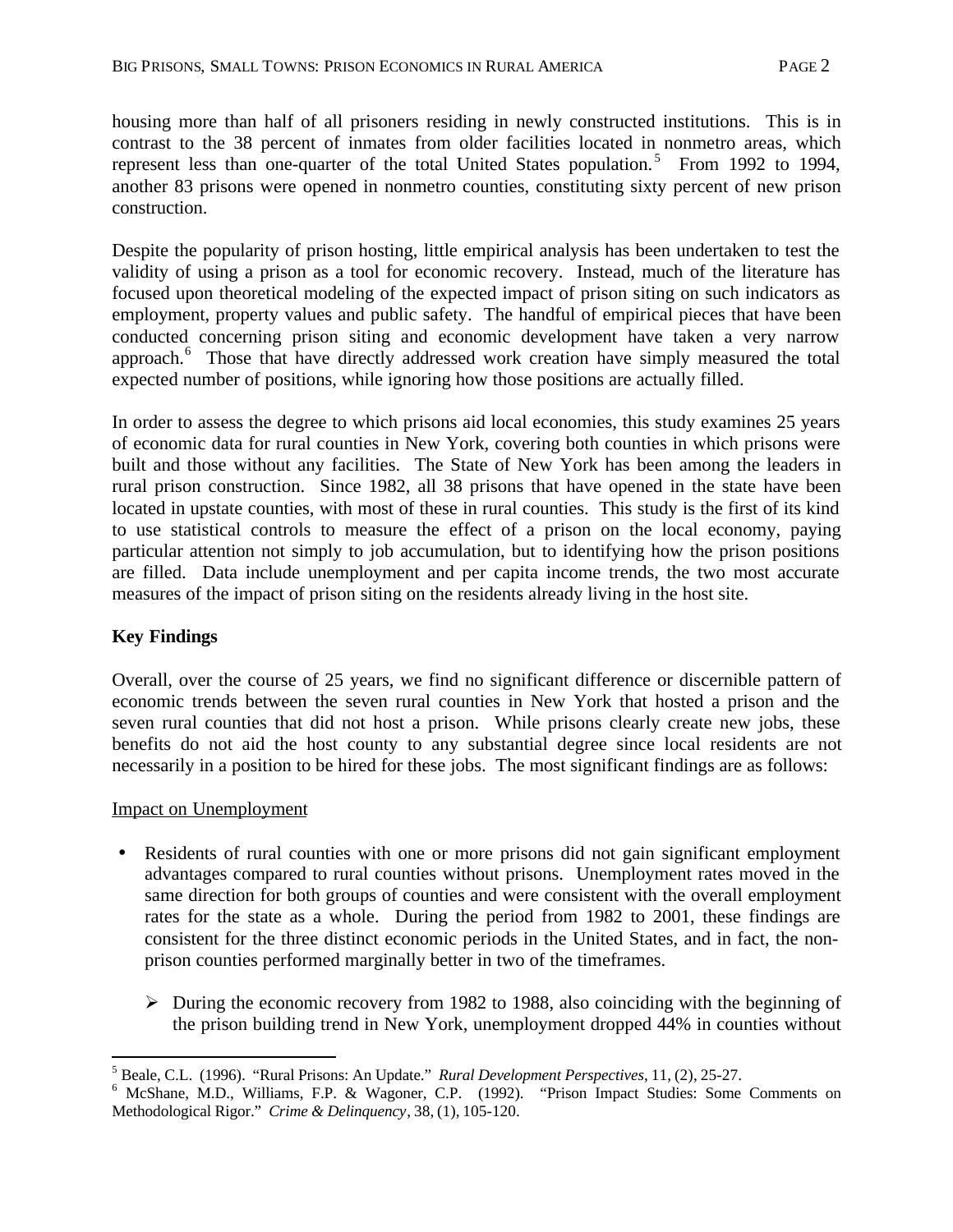prisons and 42% in counties that hosted a prison.<sup>7</sup> Overall, the state experienced a 51% drop in unemployment rates.

- $\triangleright$  During the downturn spanning from 1988 to 1992, unemployment rose 55% in counties without prisons, 64% in counties with prisons, and 105% across the state of New York.
- $\triangleright$  During the economic boom lasting from 1992 to 2001, unemployment dropped 38% in counties without a prison, 41% in counties with a prison, and 43% in the state as a whole.

### Impact on Per Capita Income

- Counties that hosted new prisons received no economic advantage as measured by per capita income.
	- $\triangleright$  From the inception of the prison building boom in 1982 until 2000, per capita income rose 141% in counties without a prison and 132% in counties that hosted a prison. Per capita income for the state as a whole rose 160%.

## Assessing Prison Impact

There are a number of possible factors that explain why prisons provide few economic benefits to local communities:

- Employees not living in the host county.
- Residents ineligible for employment due to union requirements or lack of necessary skills.
- Residents unable to compete for employment in local facility due to hiring requirements, department standards for transfer eligibility, and the popularity of working in upstate facilities.
- Local businesses and infrastructure unable to provide prison services necessary to keep state money in the locality.
- Multiplier effect not present, as prisons fail to generate linkages into the local economy.

<sup>&</sup>lt;sup>7</sup> In this section, when we refer to counties with and without prisons, we are only referring to counties included in this research design.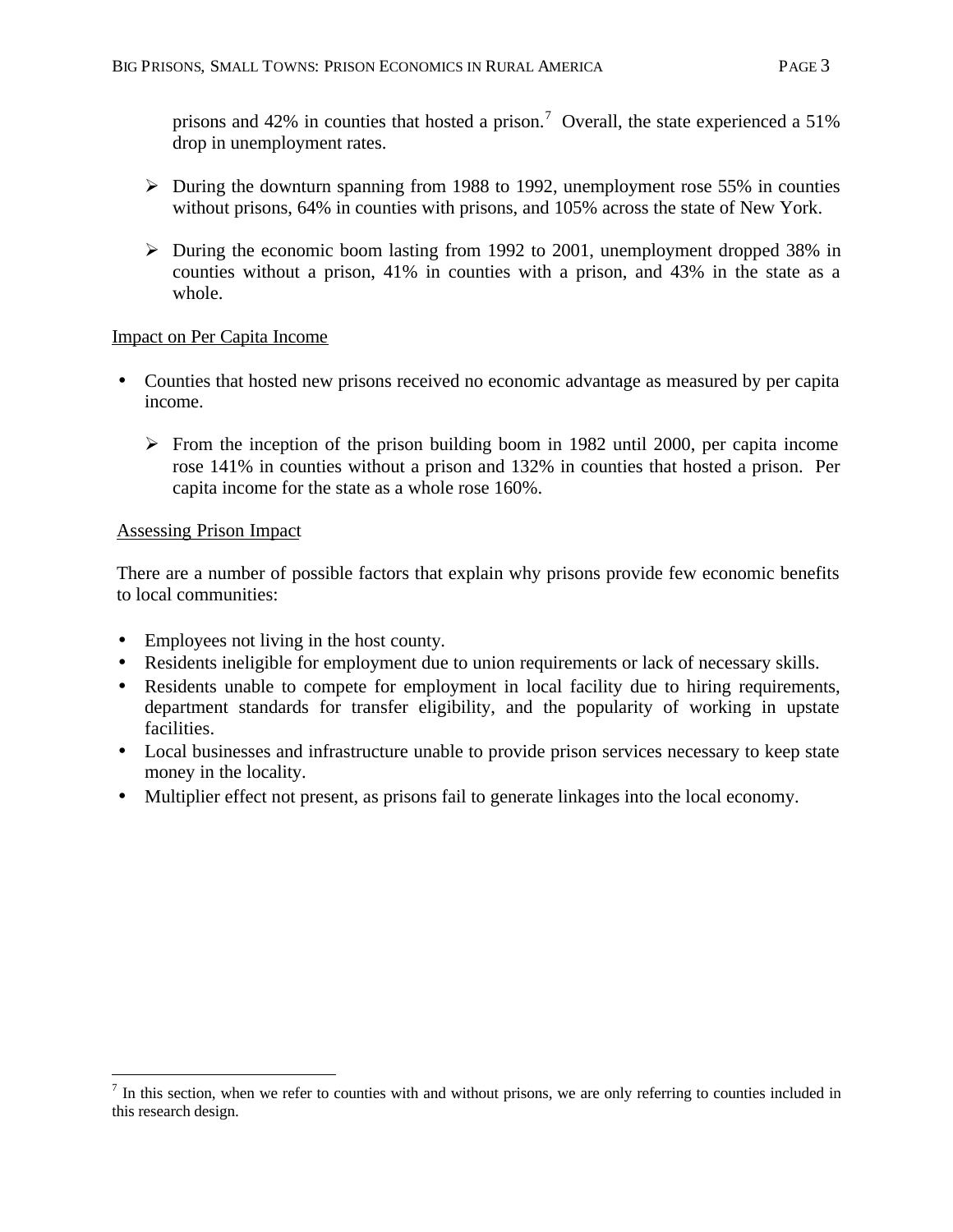#### **Rural Prison Siting in New York State**

Prior to 1982, the State of New York had 32 adult correctional facilities, dating back as far as 1817 with the construction of the first state prison in the city of Auburn. Over the subsequent eighteen years, New York would open another 38 adult prisons, more than had existed over the preceding 165 years. This prison-building boom was a reflection of a larger national trend in which the U.S. prison population experienced a three-fold increase during the twenty-year period from 1980 to 2000. Governor Mario Cuomo, in response to prison overcrowding due in large part to the state's Rockefeller drug laws, sought a means to expand the state's prison capacity that did not require public review or approval. Previously, in 1981, New Yorkers had voted against a \$500 million prison construction bond.<sup>8</sup> In an effort to circumvent taxpayers' reluctance to use public funds to build new prisons, Gov. Cuomo used a loophole in the Urban Development Corporation's (UDC) structure. Incorporated in 1968, the UDC was designed to provide funding for rebuilding New York cities in the wake of rioting and other economic despair. The UDC did not require public support to issue bonds, and thus became the tool Cuomo would use over the remainder of his term in office to undertake the largest prison expansion in New York state history.<sup>9</sup>

What is qualitatively distinct about this development in prison construction is that all of the 38 prisons built during the post-1982 construction binge were sited in upstate counties, with most of these prisons built in rural counties. Following the closure of a maximum-security men's facility in the New York City metropolitan area in 1984, the state no longer sought to site prisons downstate. This ushered in an era of massive prison expansion in the areas of upstate New York previously dependent on timber, tourism and manufacturing. "Prisons are viewed as the anchor for development in rural areas" stated New York Corrections Commissioner Thomas Coughlin in 1990. "We give our list to the Legislature, and the next day I get back the list of where our prisons are going to be. They pick'em."<sup>10</sup> New York's assistant corrections commissioner acknowledged the Catch-22 in which the state had found itself. "If we had our druthers, we'd locate all of our facilities in the metropolitan area, because that's where most of our inmates come from, . . . but why spend thousands of dollars in scarce state resources trying to convince a community to take a facility?"<sup>11</sup>

Instead of having to convince rural counties to allow the state to build a prison, local officials were now engaged in lobbying to gain the expected economic benefits of a prison. The instrumental figure associated with encouraging this prison development in upstate New York was senior State Senator Ronald Stafford. There are now over a dozen correctional facilities in his district, representing six counties along the Canadian border. According to Sen. Stafford, "We have to be sure the community wants them, . . . but in effect, it's an economic development tool. Other areas are learning this, and they're coming after them, too."<sup>12</sup>

<sup>8</sup> Schlosser, E. (1998, December). "The Prison-Industrial Complex." *The Atlantic Monthly,* Volume 282, No. 6, pp. 51-77.

<sup>9</sup> Ibid.

<sup>10</sup> Smith, R. "Upstate: Give Us All the Prisons." *Newsday*, (Nassau and Suffolk Edition), October 8, 1990.

 $11$  Ibid.

 $12$  Ibid.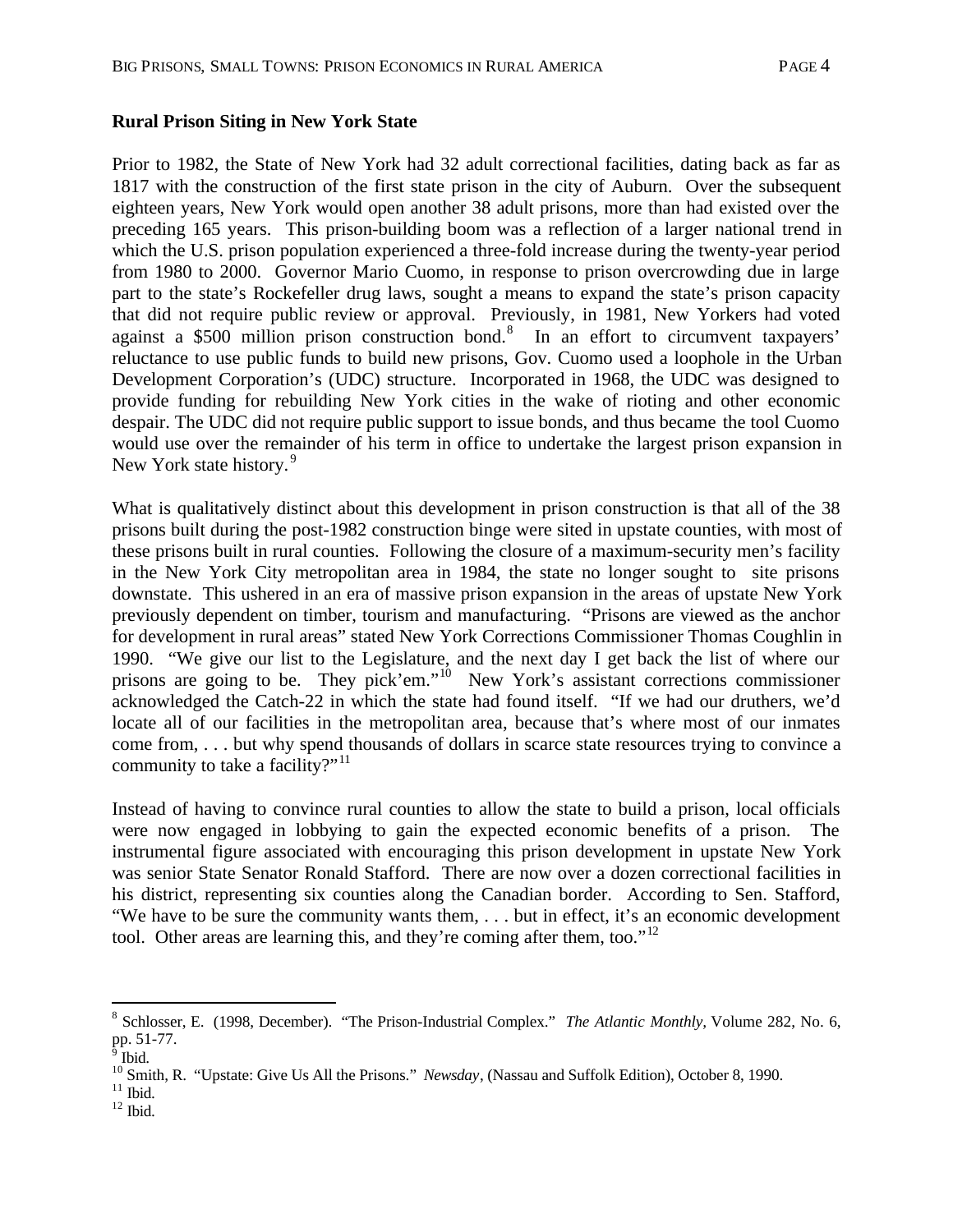At first glance, courting a prison seems like a sensible investment with guaranteed long-term payoffs. For instance, the New York State Department of Correctional Services estimated that the construction of the Upstate Correctional Facility in Malone, N.Y. would bring in \$56 million in wages. After the opening in 1999, 367 jobs in the facility and another 55 expected to be created in the community were estimated to bring in an annual prison-related payroll of nearly \$13 million. Moreover, the New York State Department of Correctional Services had pledged to spend nearly \$11 million to upgrade water and sewer systems in the city.<sup>13</sup>

With capital investments of this proportion, it is not surprising that a veritable sweepstakes emerged in upstate New York. By the 1990s, whenever Governor Pataki would announce the construction of a prison, political representatives of potential rural sites would go to great lengths to try to convince state officials to select their communities. This included actions ranging from letter writing campaigns to communities cordoning off parcels of land to demonstrate their commitment to hosting a prison.  $14$ 

Former New York State Assemblyman and chair of the Assembly Committee on Correction Daniel Feldman noted, "So many communities very, very much want them, and it is clearly a factor, ... they will tell their legislator, 'You get me a prison.'"<sup>15</sup> A relative handful of legislators have taken full advantage of bringing these projects to rural communities in upstate New York. A 2000 report by the City Project determined that nearly four in ten New York prisons were located within three Republican Senators' districts.<sup>16</sup> Clearly, the perceived political wisdom was that prison construction was a highly beneficial form of economic development for local communities.

<sup>13</sup> New York Department of Correctional Services Press Release. *New Prison at Malone, formally named "Upstate," is 30 percent complete.* August 13, 1998.

<sup>&</sup>lt;sup>14</sup> Hernandez, R. "Give them the Maximum; Small Towns Clamor for the Boon a Big Prison Could Bring." *The New York Times*, February 26, 1996.

<sup>15</sup> Metzgar, S. "Prisons? Rural Towns Want In." *The Times Union*. April 19, 1996.

<sup>16</sup> Freeman, L. & Gangi, R. (2000). *Following the Dollars: Where New York State Spends Its Prison Moneys*. New York, NY: City Project.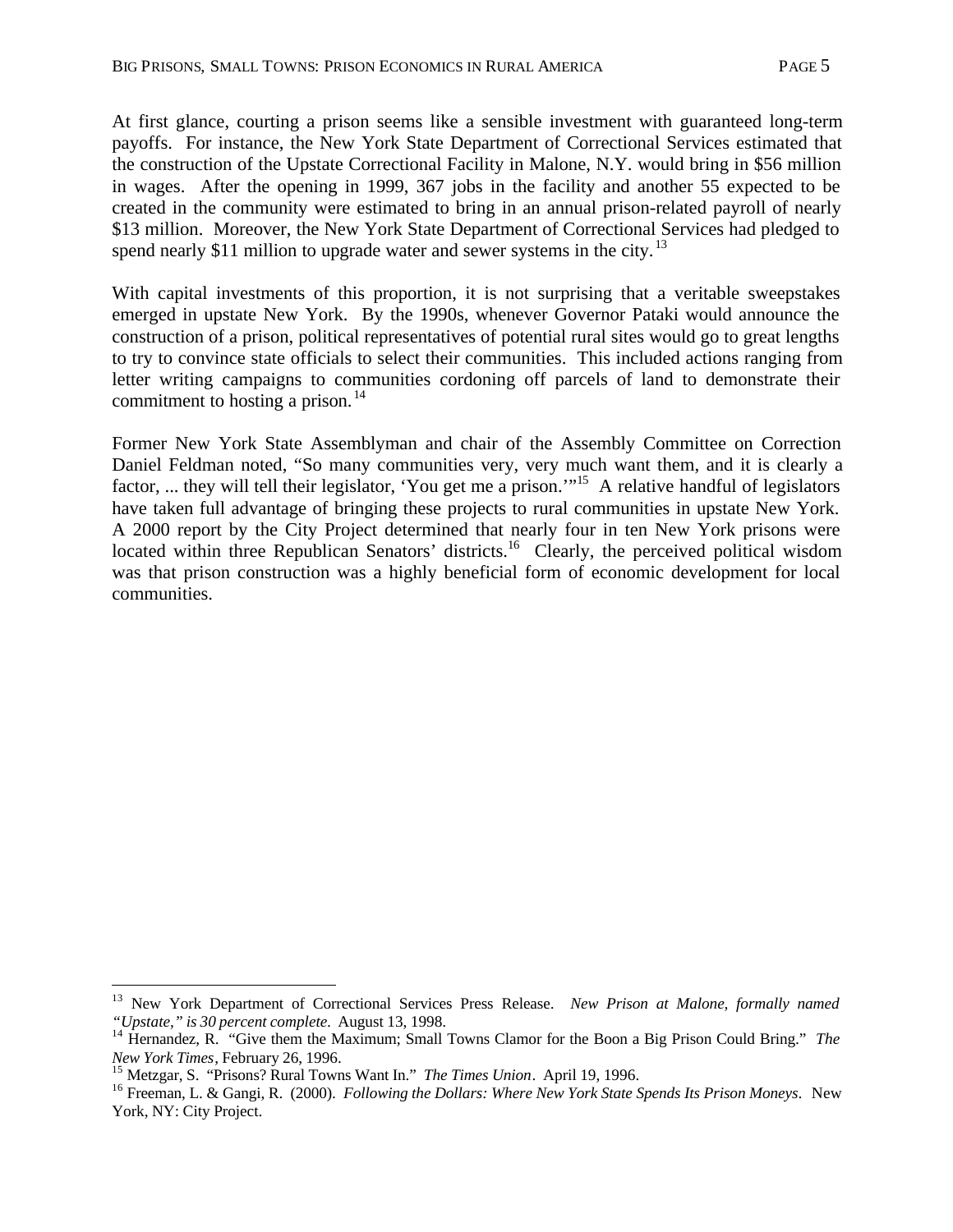#### **Do Prisons Bring Rural Development?**

Despite assertions by prison proponents of dramatic economic growth, there has been little systematic analysis of the impact of prisons on communities. The primary expected benefit has been that prison construction and operation would bring jobs to the hosting community. For instance, in the late 1990s the state of New York announced plans to open a residential treatment center and correctional facility for juvenile offenders in rural Seneca County. Once the facility was in operation, it was expected to employ over 600 people, with a payroll of \$25 million.<sup>17</sup> Governor Pataki promised: "We can look with confidence to the future, . . . it's happening. Those jobs are going to be here in Seneca County."<sup>18</sup>

Governor Pataki was accurate when he stated that "those jobs are going to be here in Seneca County." But in examining the relationship between prisons and employment, a key question regards *who* will be filling the jobs. If workers are imported from other regions to fill positions in the new facility, this will provide little assistance to current residents of the county and does not necessarily lead to long-term sustainable development.

In order to explore this issue, we have analyzed a range of data to evaluate the economic effects of a prison on the host community. If prison proponents are correct, and prison siting can be counted on for rural development, we should see these effects when looking at economic trends prior to, during, and after prison construction. In order to conduct this analysis, economic data on unemployment and per capita income was obtained from the state of New York. The time frame 1976-2001 was chosen for analysis because it fully encompasses the period of the state's rapid prison expansion, and allows ample time to analyze economic trends in the five years before expansion began.

Geographically, New York is comprised of a stark division between the urban south and the rural north, which is broken up only by the Albany, Buffalo, Rochester and Syracuse metropolitan areas. In the absence of a standard used by the Census for the county level, the Rural-Urban Continuum Area codes (R-UCAC) established by the Economic Research Service Division of the United States Department of Agriculture were used to select counties for study. The ERS standard is a ten-point scale running from metropolitan to nonmetropolitan, with county scores based upon their degree of urban influence. The strength of this standard, and why it is more effective than simply relying upon population density, is that the R-UCAC takes into account how urban areas adjacent to rural areas create a different living and working environment than in counties not adjacent to urban areas. For our purposes, the counties chosen are all of those classified 4 through 9, which encompass all of the nonmetropolitan regions.

Twenty-four counties in New York State qualify as rural based on the R-UCAC, and of those, fourteen were chosen for this study. Several criteria were used in order to choose a representative sample. The first seven counties were chosen because they had a facility that had opened since  $1982^{19}$  (see Table 1), a total of 14 prisons among the counties. Another seven

<sup>&</sup>lt;sup>17</sup> Associated Press. "New Prison, Youth Treatment Center Bring Jobs to Rural Seneca County." May 13, 1999.  $^{\rm 18}$  Ibid.

<sup>&</sup>lt;sup>19</sup> These counties are: Essex, Franklin, Greene, Jefferson, St. Lawrence, Sullivan and Wyoming.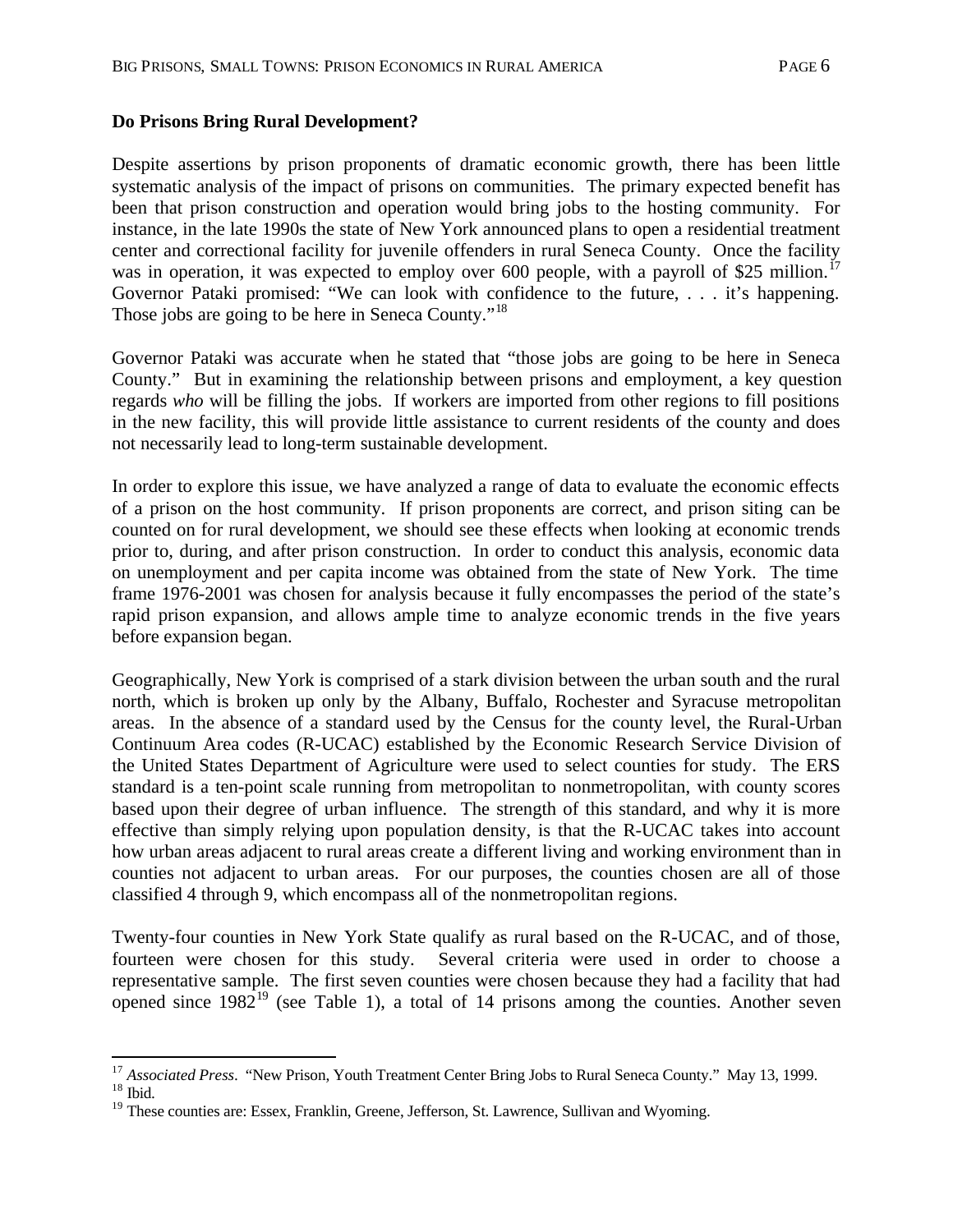counties, the control group, were rural counties that have never had a prison sited.<sup>20</sup> The remaining ten rural counties were disqualified either because they did not have a prison sited during this period, despite having a pre-existing facility, or they only had a juvenile facility.<sup>21</sup>

| County       | <b>Prison</b>     | <b>Year Open</b> |
|--------------|-------------------|------------------|
| Essex        | Moriah            | 1989             |
| Franklin     | Camp Gabriel      | 1982             |
| Franklin     | Franklin          | 1986             |
| Franklin     | <b>Bare Hill</b>  | 1988             |
| Franklin     | Chateaugay ASACTC | 1990             |
| Franklin     | Upstate           | 1999             |
| Greene       | Greene            | 1984             |
| Jefferson    | Watertown         | 1982             |
| Jefferson    | Cape Vincent      | 1993             |
| St. Lawrence | Ogdensburg        | 1982             |
| St. Lawrence | Gouverneur        | 1990             |
| St. Lawrence | Riverview         | 1992             |
| Sullivan     | Sullivan          | 1985             |
| Wyoming      | Wyoming           | 1984             |

**Table 1: Prison Openings in Rural New York State Since 1982** <sup>22</sup>

After identifying the year when the prison opened, that information was plotted over a 25-year line graph to examine how the prison opening affected unemployment rates and per capita income. These measures were used as a means of assessing the impact of prison on people living in the county prior to the siting. Data for the rural counties in New York that do not have prisons has been plotted on the same graph.

In addition to the graphical representation of unemployment and per capita income trends, a statistical technique called a *fixed-effects* regression model was chosen in order to control for potential intervening effects such as a historical trend or the existence of unobservable and county-specific factors that could potentially distort our conclusions. The fixed-effects model was used for the sample of prison hosting counties, via an interrupted time series design, in order to measure the movement of unemployment and per capita income both pre- and post-prison siting.  $23$ 

<sup>&</sup>lt;sup>20</sup> These counties are: Allegany, Cortland, Hamilton, Lewis, Otsego, Steuben and Yates.

 $21$  Assessing the impact of juvenile facilities is an area of future research, since there may be differences between adult and juvenile facilities in terms of scale or other issues. Due to the possible incongruity between adult and juvenile facilities, counties hosting only juvenile facilities were not included in the sample.

<sup>22</sup> Information provided by New York State Department of Correctional Services. Current as of December 31, 2001.

<sup>&</sup>lt;sup>23</sup> See Appendix for a more explicit description of the methodology used in this study.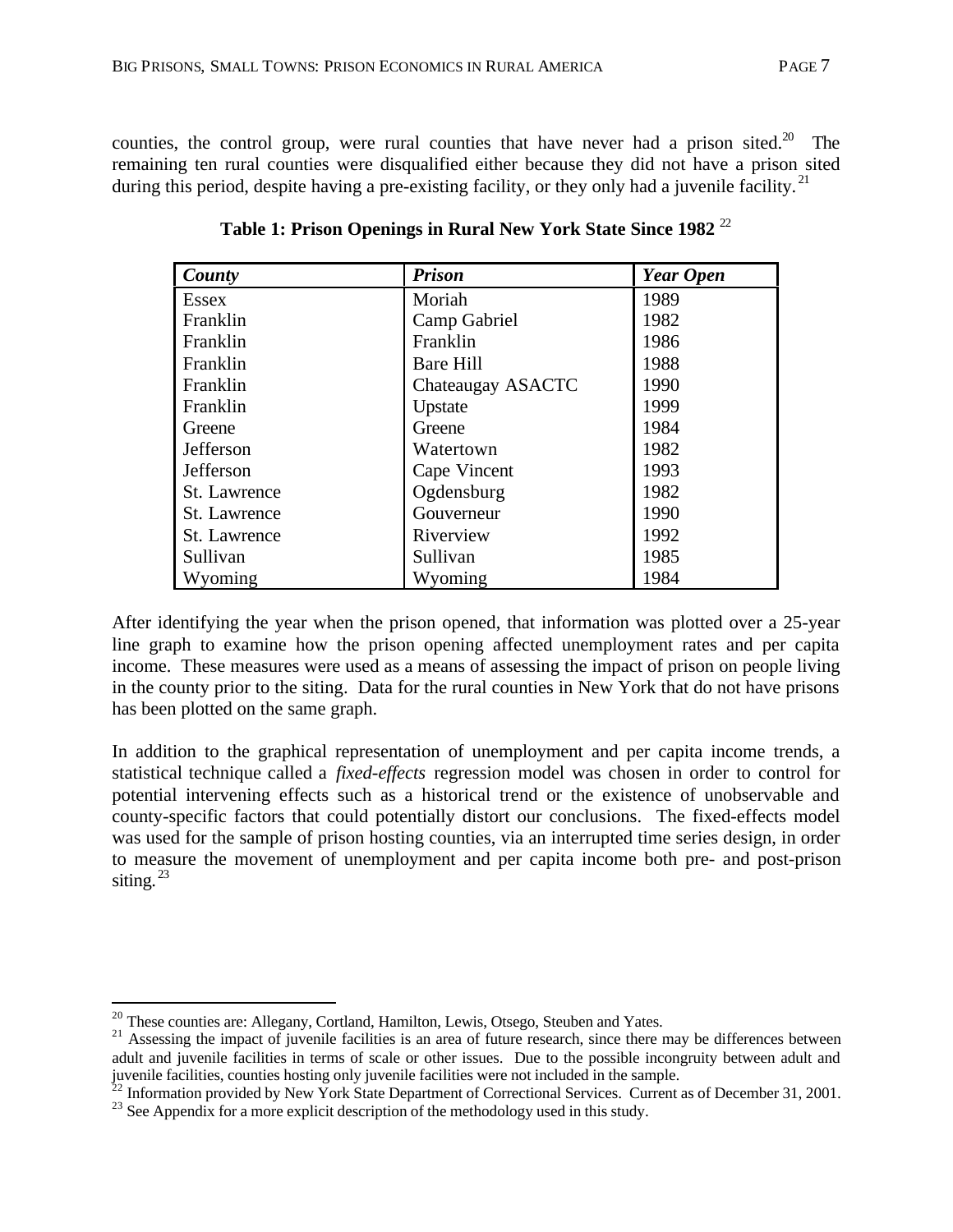Our main findings are as follows:

#### *Impact on Unemployment*

As seen in Figure 1, over a 25-year period there is no significant difference in unemployment rate trends between the prison and non-prison counties. The chart displays a comparison between rural counties that have built prisons since 1982 and rural counties that have not. For the three distict economic periods following prison construction (1982-88, 1988-92, and 1992- 2001) there is no significant difference between prison and non-prison counties and in fact, during two of the timeframes, unemployment trends in the non-prison counties were marginally superior to the prison counties.



**Figure 1: New York State Unemployment Rates, 1976-2001**

Overall, in 1976, unemployment rates for both groups of counties were above 10%. By 1982, the year the prison boom began, the unemployment rate for counties without prisons remained flat at 10.4%, while counties that would eventually site prisons had an unemployment rate of 10.9%. From 1982 through 1988, all rural counties in New York State experienced a significant decline in unemployment, as did the state as a whole. But the employment trend in counties that were hosting a prison mirrors that in counties without prisons, with no significant deviation. Over this seven-year period, counties without prisons experienced a 44% drop in unemployment rates, counties that were hosting prisons had a 42% decline, and the state as a whole registered a 51% decrease. Moreover, during the recession that began in the late 1980s and lasted until 1992, unemployment rose at a sharper rate in counties with prisons (64%) than in counties without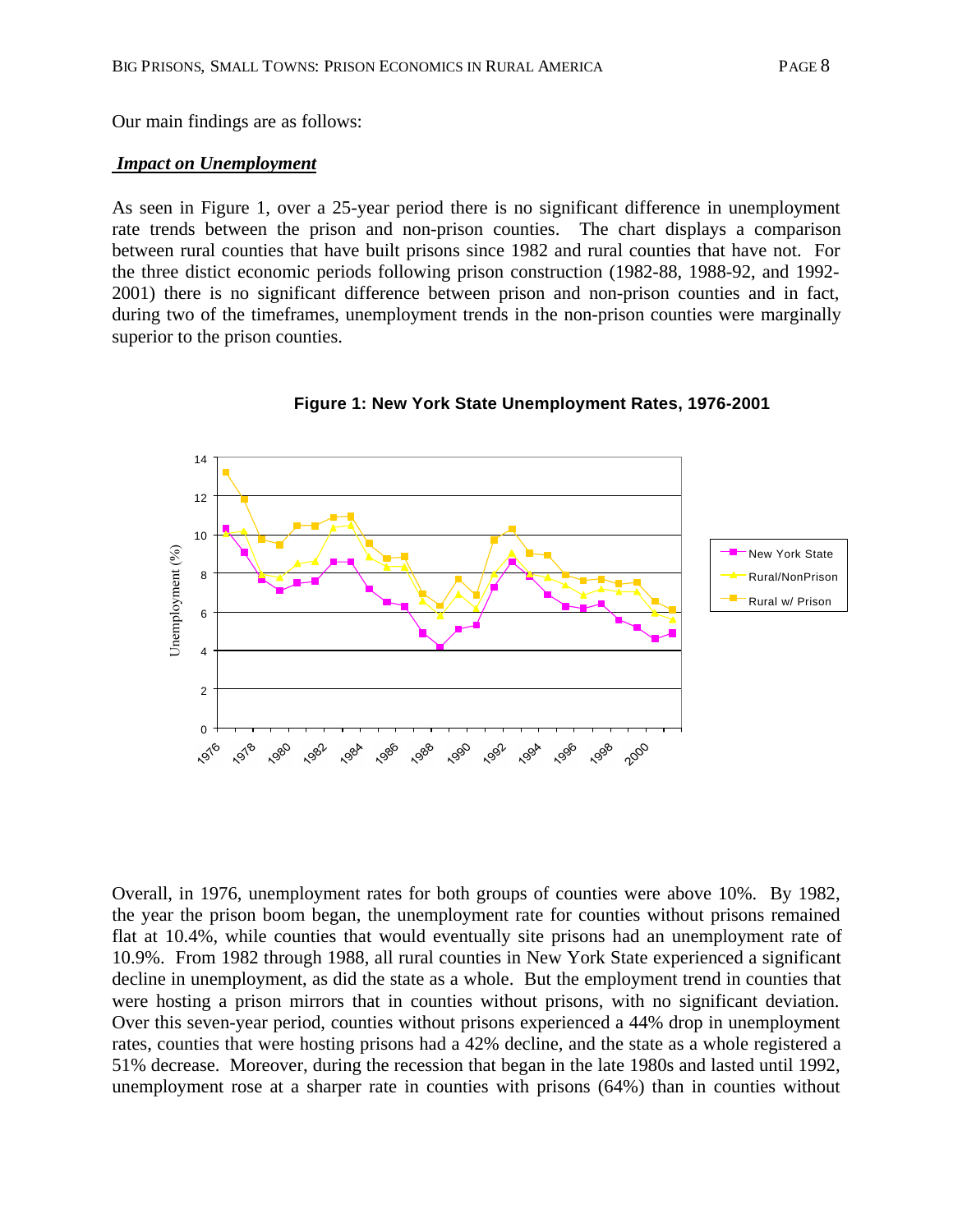prisons (55%). From 1992 through 2001, unemployment in non-prison counties dropped 38%, while in counties hosting a prison, unemployment dropped 41%. For the state as a whole, unemployment declined by 43%.

|                            | <b>Change in Unemployment</b> |           |           |
|----------------------------|-------------------------------|-----------|-----------|
|                            | 1982-1988                     | 1988-1992 | 1992-2001 |
| Rural counties, no prisons | $-44%$                        | $+55\%$   | $-38%$    |
| Rural counties, prisons    | $-42\%$                       | $+64%$    | $-41\%$   |
| New York State             | $-51\%$                       | $+105%$   | $-43%$    |

#### **Table 2: Prison Siting and Unemployment, 1982-2001**

Since the counties may be qualitatively different from one another, and these differences could potentially influence our results, we also employed statistical means in order to control for issues of history, maturation and the potential influence of other factors. A regression equation was designed, applying the fixed effects model, that was able to control for inter-county differences, and to isolate the singular influence of prison on the economic indicators of unemployment and income.

Our analysis incorporates 25 years of data that evaluates the relative strength of various factors in contributing to fluctuations in unemployment. This allows us to measure the effect of a prison opening on employment, while controlling for other factors that may affect these trends. An important element we include in our equation, in addition to the prison variable, controls for the potential of a pre-existing trend in unemployment. This permits us to identify the degree to which the movement of unemployment rates after the opening of a prison facility may be an extension of a trend that was occurring prior to the siting of the prison.

Overall, we find no substantive or statistically significant impact of prison siting on unemployment (see Appendix for complete statistical output). Instead, general trends in unemployment, existing in all New York counties, are the single largest predictor of unemployment rates. While the identification of the underlying factors that drive prevailing statewide economic trends is a complex process, the results of this study demonstrate that the siting of a prison is not one of these components.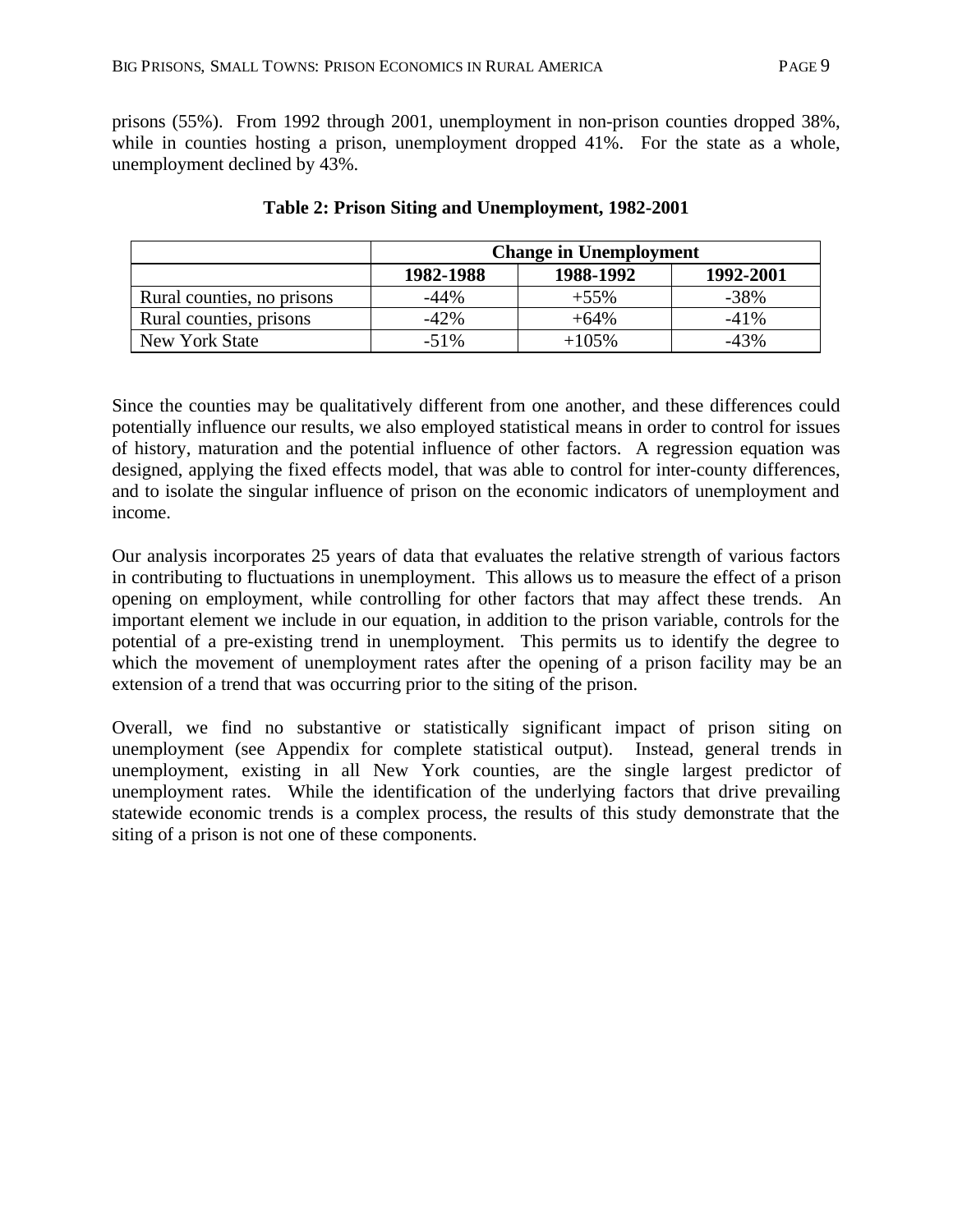#### *Impact on Income*

As with employment, our analysis finds few benefits of prison hosting on the per capita income of a county. Figure 2 illustrates that there is virtually no difference between the per capita income of rural counties hosting a prison and those without a facility. Over the course of the twenty-five years leading up to and encompassing the New York prison construction boom, rural counties without prisons actually raised their per capita income at a slightly faster rate than counties hosting prisons. From the beginning of the prison building boom until 2000, per capita income rose 141% in counties without a prison and 132% in counties that hosted a prison. Statewide, per capita income rose 160%.



**Figure 2: New York State Per Capita Income, 1976-2000**

Breaking this down geographically, Figure 3 shows similar trends in the North Country region of New York. We select this region because of its geographical distinction. The counties within the region are located north of and adjacent to the Adirondacks and along the Canadian border and are subject to similar economic forces. Here too, there is no demonstrable pattern of differing economic performance as measured by per capita income. Hamilton and Lewis County, each of which do not host a prison, experienced roughly a three-fold increase in per capita income, while Franklin and St. Lawrence County, hosts to multiple facilities, experienced approximately the same three-fold increase in per capita income. As a means of comparison, the per capita income for the entire State of New York increased about three and one-half fold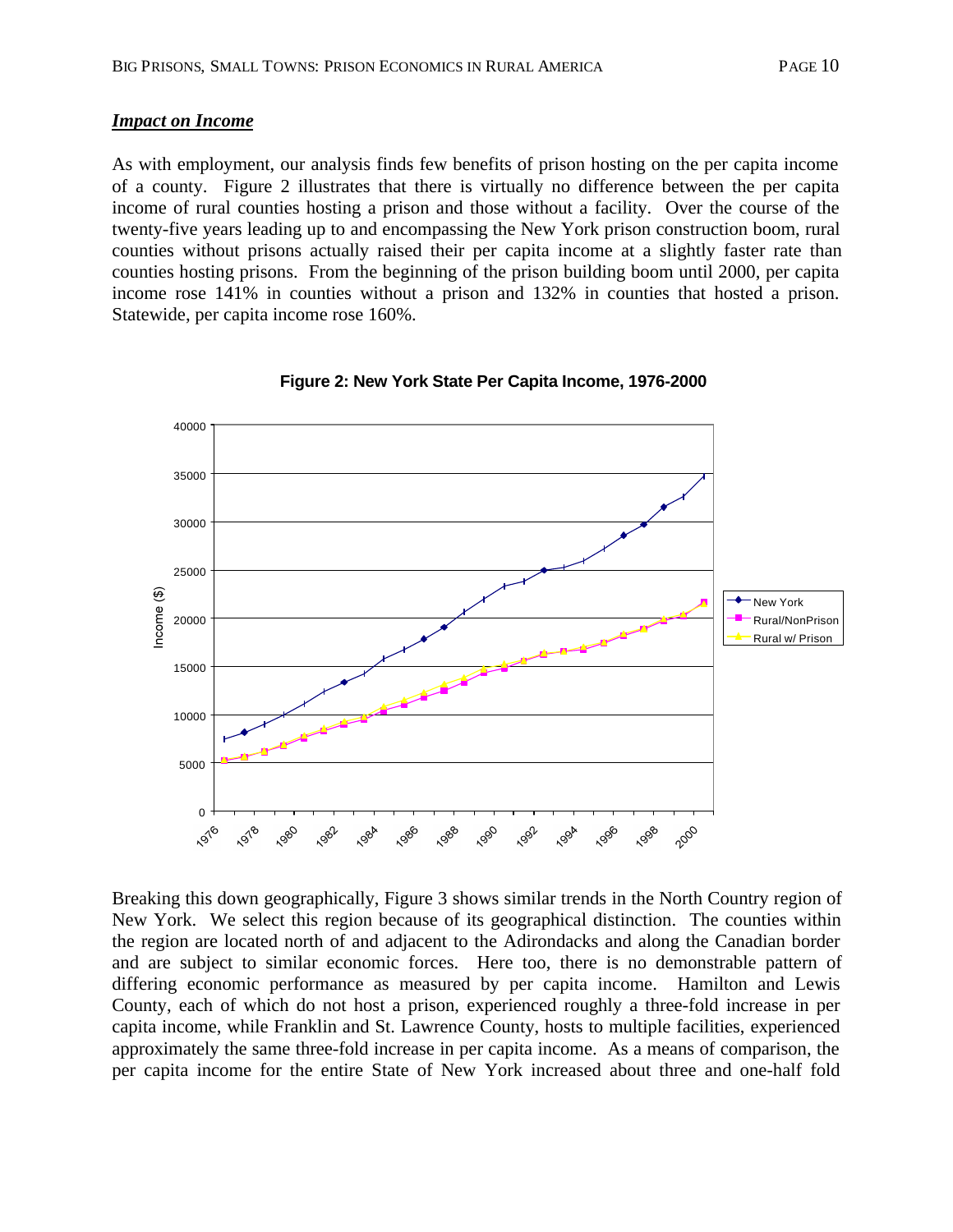during this same period. Clearly there are larger trends at play that are influencing the economy of the state as a whole.



**Figure 3: Per Capita Income-North Country, 1976-2000**

In the same manner as the inquiry into unemployment rates, 25 years of statistics were analyzed in order to determine the relative impact of certain variables that influence per capita income fluctuations. Again, we constructed an equation which accounted for annual trends and county specific characteristics, as well as the point at which a prison was sited. As was the case with unemployment, the results of the regression indicate that the introduction of one or more prisons into a county demonstrates no substantive or statistically significant impact on per capita income. Pre-existing per capita income trends, present in all of New York State, are the most influential determinant of future per capita income.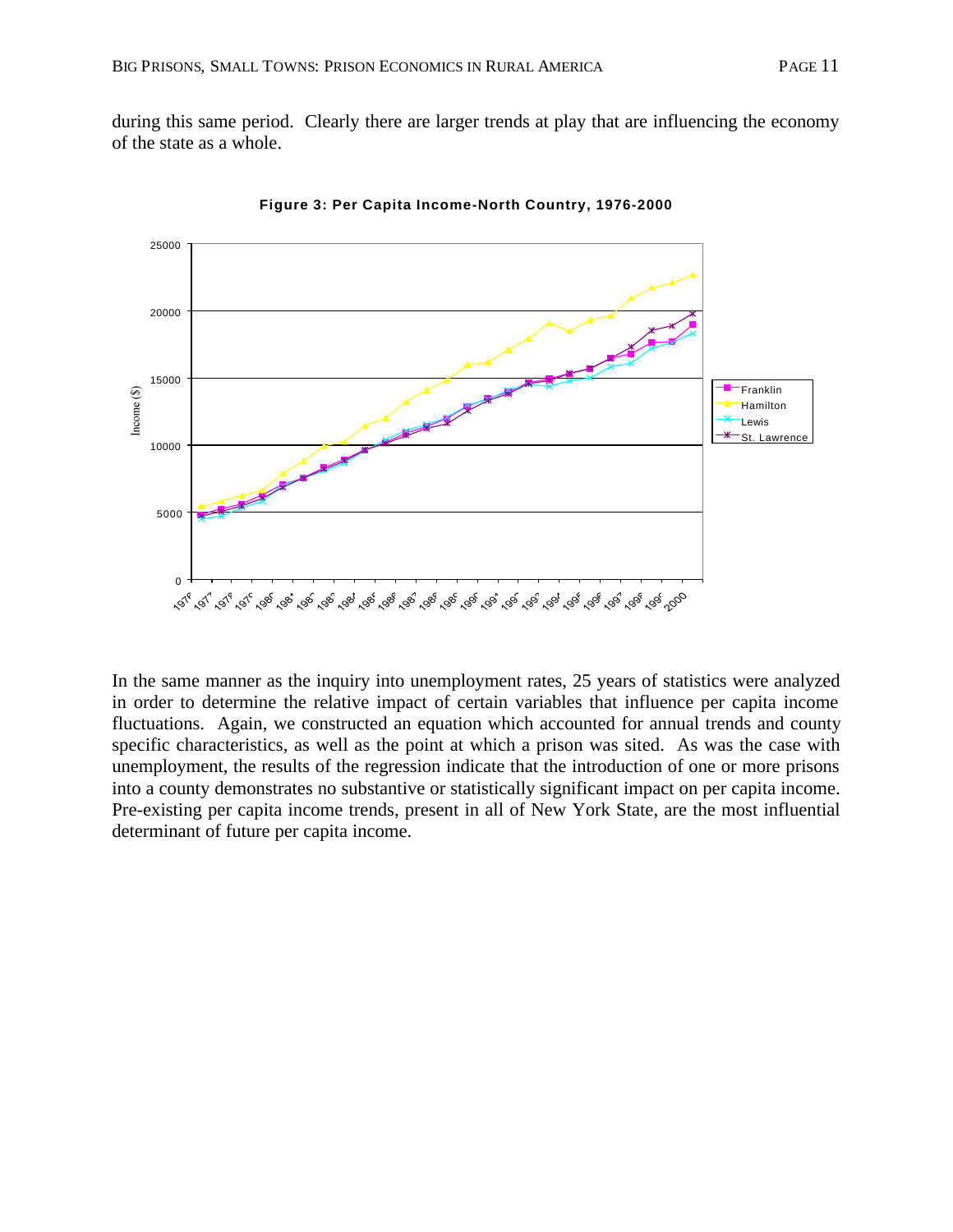#### **Prior Research**

 $\overline{a}$ 

There have been a relatively modest number of examinations of prison impact elsewhere; however, most either have not directed the research to determine how prison jobs are filled, or have neglected to use proper statistical controls, leaving the conclusions vulnerable to missing factors.

A report by the Joint Center for Environmental and Urban Problems in Florida, in the most often cited study concerning prison siting, concluded that hosting a prison will have a positive effect on the economy through the creation of jobs, with no negative impacts such as decreased property values or increased crime.<sup>24</sup> There is little dispute concerning property values or crime rates as they pertain to prison siting; the research is relatively consistent in a prison having little discernible effect upon these indicators. However, the means by which prisons create jobs is a key question.

When prisons are promoted to a community as a savior from economic distress, the belief by the community is that not only will the prison bring jobs, but also that the *existing* citizens will be filling these jobs. The flaw in many of the works dealing with prison siting is that they have stopped once they establish that a prison will indeed provide new employment.

A Texas study attempted to measure the economic effects of prison hosting by measuring consumer spending before and after a prison had been located in a community. The researcher found no impact of the siting in almost three-quarters of the forty-two localities studied.<sup>25</sup> Although consumer spending is a reliable indicator of economic impact on the whole, it is not sensitive enough to accurately identify the specific recipients of any economic benefit.

A study conducted in Colorado is one of the only pieces of research that directly tests the effects of prison siting on the residents living in the host county. The researcher used unemployment and per capita income in Colorado as indicators of the effect of a prison. Breaking the state up into regions and comparing counties with and without prisons, he found no evidence to suggest that counties with a prison performed better than counties without a prison.<sup>26</sup> However, the report lacked statistical controls for the existence of intervening variables, intercounty differences, or historical trends.

An in-depth study of the rural town of Potosi, Missouri, which hosted a new prison, permitted a unique view into the complex and multi-directional ways in which a prison can affect a community. The qualitative and quantitative design of the research allowed the author to distinguish the impact of the prison on the local residents from that of the area economy as a whole. Although the prison did indeed bring employment to the region, the majority of jobs

<sup>24</sup> Abrams, K.S. & Lyons, W. (1987). *Impact of Correctional Facilities on Land Values and Public Safety*. North Miami, FL: FAU-FIU Joint Center for Environmental and Urban Problems.

<sup>25</sup> Chuang, Su Chong (1998). *The Distribution of Texas State Prisons: Economic Impact Analysis of State Prison Siting on Local Communities.* {Dissertation}.

<sup>&</sup>lt;sup>26</sup> Setti, C. (2001). "Prisons and Their Effects on Local Economies: The Colorado Experience." Vol. XLVII, #3, December. CPEC Center for Tax Policy Research: University of Denver.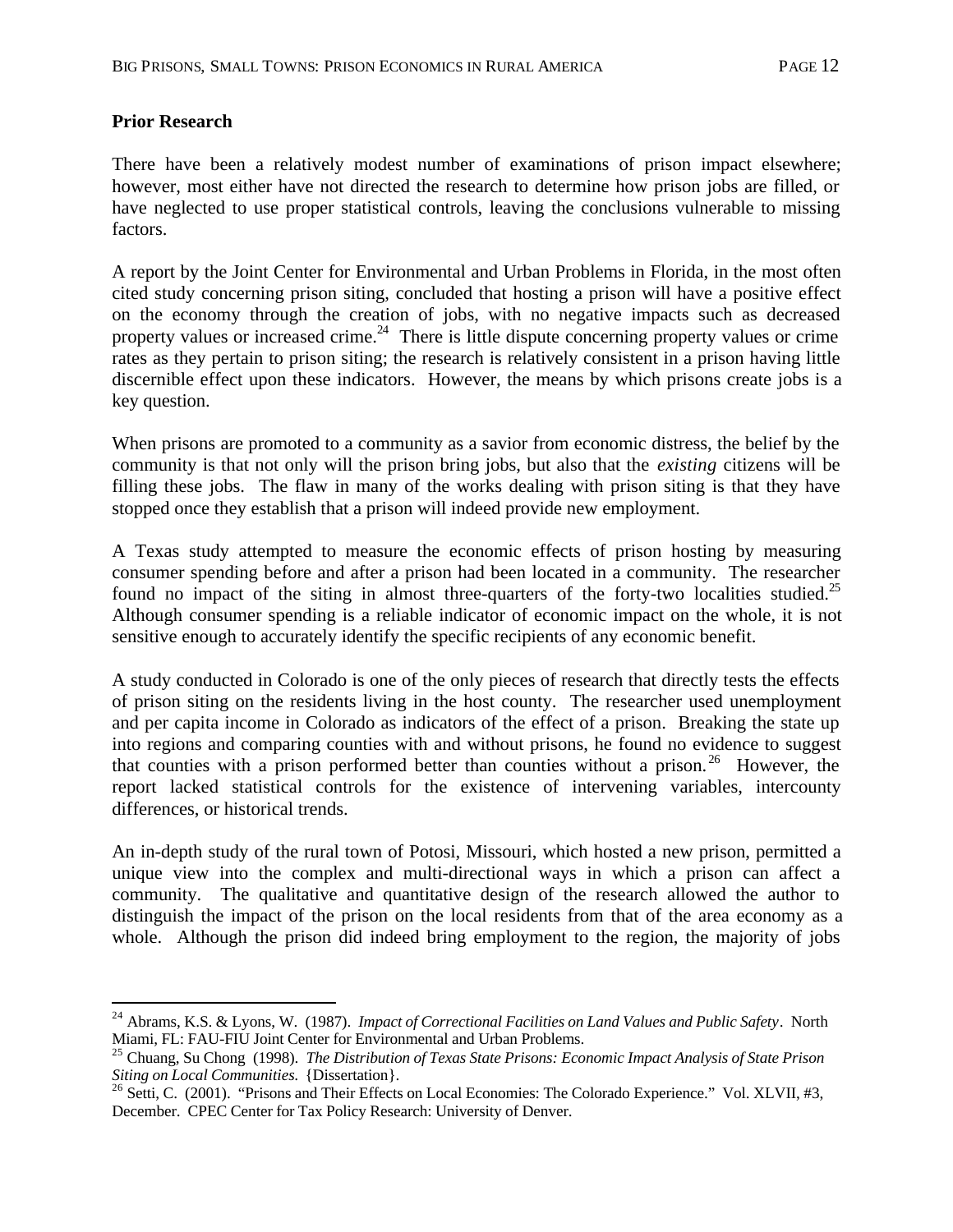went to those from outside the town.<sup>27</sup> Modest positive effects were seen on unemployment and economic development, but the author only relied upon one other county as a control with which to compare the growth of the prison hosting county, and was unable to ascertain to what degree the prison was responsible for these developments. Moreover, there was no direct effect of the prison on poverty or per capita income, most likely due to the fact that the county's poorest residents were not eligible for employment. The author concluded "whatever spin-off employment opportunities there may have been, these also did not significantly improve the opportunities for the working poor of Potosi."<sup>28</sup>

Another work which examined the impact of prison siting on the host community is University of California, Berkeley geographer Ruth Gilmore's dissertation. <sup>29</sup> Within her thesis is a case study of an experience in Corcoran, California. Gilmore interviewed residents of the community and examined first-hand how the placement of a prison changed the community. The results of her work corroborate our findings. The majority of jobs in the prison were filled by individuals who did not live in the host county. A number of people commute from distances in excess of 50 miles. Local residents had difficulty completing the cumbersome application process and were, therefore, unable to fill many of the jobs. Job fairs in which local residents were encouraged to apply still elicited only a small fraction of new hires. Corcoran was ideal as a prison host not because many employees wished to settle there, but because it was a site which workers could easily reach from great distances.

In the town of Berlin, New Hampshire, an economically depressed town devastated by the closure of a paper mill, some leaders began to lobby the Bureau of Prisons when it solicited for a community to host a federal prison. Part of the package to convince local townspeople was a forecast analysis conducted by RKG Associates, Inc.<sup>30</sup> Although RKG concluded that a positive economic impact could be expected, they warned "the extent of this impact is dependent on the relative size of the community and the level of goods and services available in the local market." They could make no guarantees of how many of the local residents would be able to fill the positions because they had no adequate indicator of their eligibility for employment. They acknowledged, as well, that transfers from other facilities would fill a number of the prison jobs.

Even reports that advocate for the siting of prisons as a tool for economic development are cautious in how far they go in promising employment. A National Association of Development Organizations (NADO) briefing paper lauded the benefits that new facilities brought to Minnesota and Virginia, but provided no empirical evidence to support its claims.<sup>31</sup> The report cited community development officials making general claims about their experiences with prisons as a tool for economic growth, but failed to make any specific reference to how those jobs affect residents living in the area.

<sup>27</sup> Thies, J.S. (1998). *The Big House in a Small Town: The Economic and Social Impacts of a Correctional Facility on its Host Community.* {Dissertation}<br><sup>28</sup> Li<sup>4</sup> 101

Ibid., 101.

<sup>29</sup> Gilmore, R.W. (1998). *From Military Keynesianism to Post Keynesian Militarism: Finance Capital, Land, Labor, and Opposition in the Rising California Prison State.* {Dissertation}

<sup>&</sup>lt;sup>30</sup> Gsottschneider, R. (2002). Berlin Prison Study. Performed for Androscoggin Valley Economic Recovery Corporation. RKG Associates, Inc.

<sup>31</sup> Doyle, Z. (2002). "Does Crime Pay? Pros and Cons of Rural Prisons." *Economic Development Digest.* Washington, DC: National Association of Development Organizations.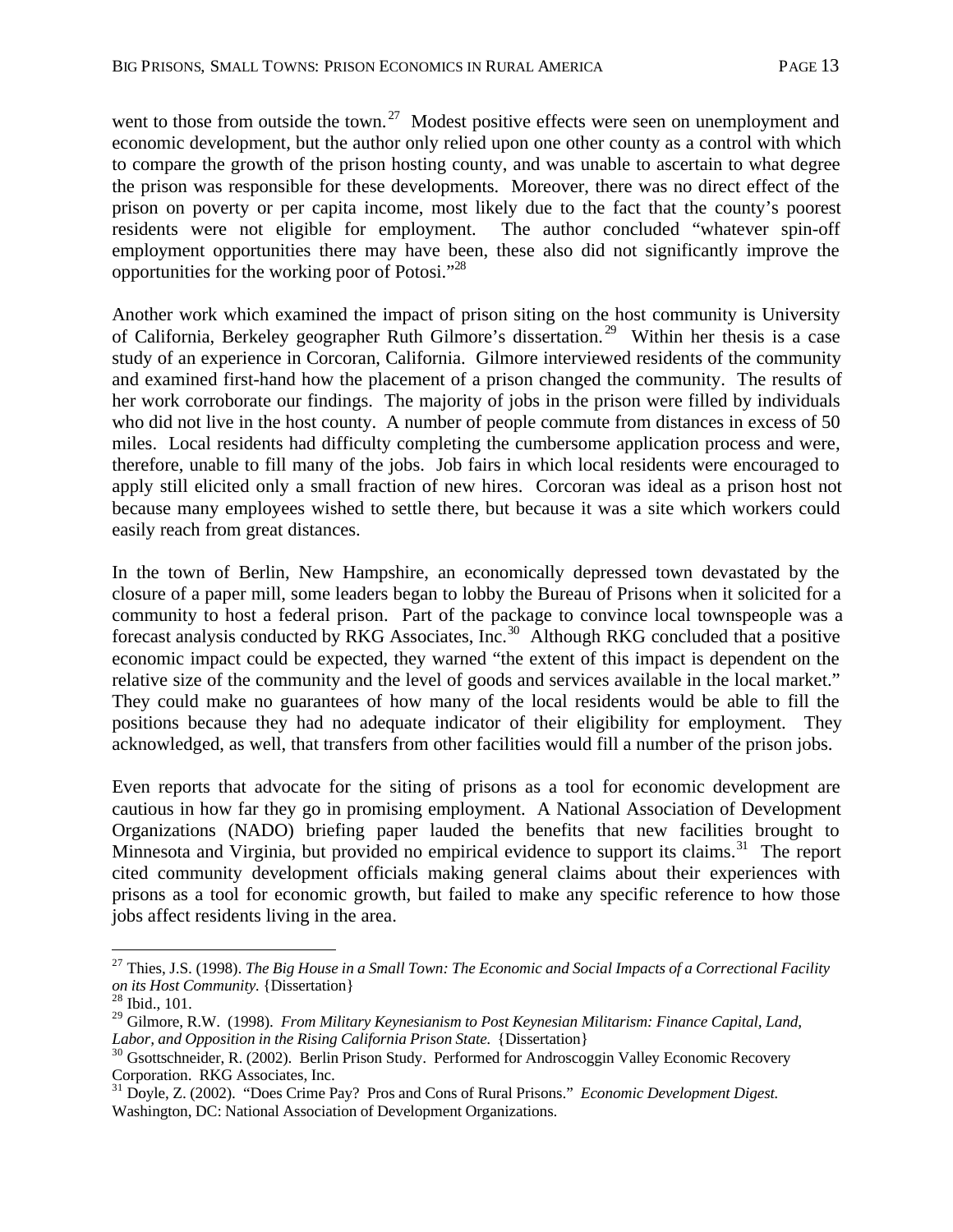#### **Assessing the Limited Impact of Prisons on Economic Development**

This trend analysis of unemployment data over the last twenty-five years indicates that constructing and operating a prison in a rural county produces no significant influence on aggregate employment rates in the immediate county. The relative movement of employment figures from year to year remains identical in counties with and without prisons. This is first seen during the construction period leading up to the opening of the facility, despite the substantial influx of capital to build the prison. Identical trends continue during the months leading up to the prison opening, as well as during full capacity operations in the ensuing years. These findings seem counterintuitive, given the substantial number of employees require to build and staff a prison. Further analysis reveals that the dynamics of the labor market and other factors suggest an explanation for these results.

#### **1. Correctional Officers Do Not Live in the Host County**

If the majority of prison workers are living in neighboring counties, their employment or income will not produce any benefits in the prison county itself. While we do not have data on the residential patterns of New York State corrections employees, other research has found that a substantial portion of rural prison employees do not live in the host county. A study of a host county in Missouri, for example, found that 58% of the jobs were filled by individuals living in counties bordering the host county and another 10% were filled by persons living in counties not immediately adjacent to the host county.<sup>32</sup> Thus, over two-thirds of tax revenue and other economic benefits leak out of the host county. Similar settlement patterns were evident in the Corcoran, California prison experience, with only 40% of jobs in the new prison taken by residents of the host county.

#### **2. Local Residents May Not Qualify for Construction Jobs**

Prison construction jobs impose a variety of requirements that local applicants may not meet. Studies have shown that low levels of local hiring can often be attributed to individuals not being eligible for employment.<sup>33</sup> Additionally, in the high-stakes competition between towns to host a prison, oftentimes negotiators for the locality are unwilling to impose any demands on the state, such as a local hiring quota. Specific impediments to construction jobs include:

• *Union Membership* - Depending on which companies submit the winning bid, membership in a trade union may be a prerequisite for construction employment. It is estimated that 80% of upstate New Yorkers are not members of trade unions.<sup>34</sup> Depending on the agreement that has been worked out during the drawing up of the contract, this may require construction workers to be imported from other areas of the state or from out of state. The Empire State chapter of the Associated Builders and Contractors has documented that in many cases, workers had to be imported from outside the region, and local non-unionized workers were barred from employment. In the case of a prison being constructed in Missouri, many

 $32$  Thies, 83.

<sup>33</sup> Carlson, K.A. (1992). "Doing Good and Looking Bad: A Case Study of Prison/Community Relations." *Crime & Delinquency*, 38, (1), 56-69.; Thies, J.S., p. 85

<sup>&</sup>lt;sup>34</sup> Estimate from the Associated Builders and Contractors: Empire State Chapter.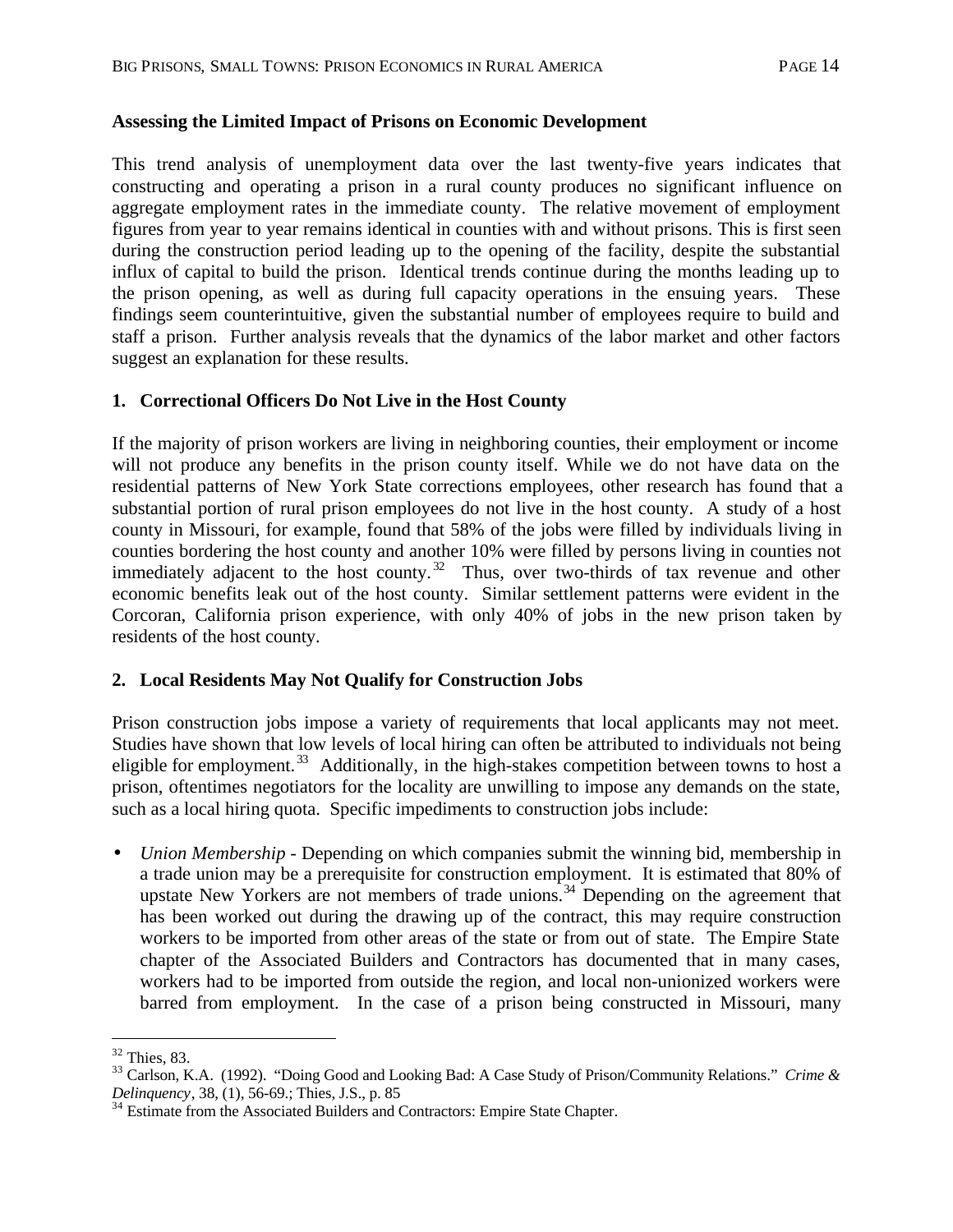workers were reluctant to pay the dues to join a union because the work was temporary; therefore, they were disqualified from working certain construction jobs.<sup>35</sup>

• *Lack of Skills* - Many large-scale construction projects require skilled workers with specific talents. In rural areas, particularly if agriculture and light manufacturing have predominated in the labor market prior to prison construction, it is not likely that local workers will have the experience necessary to qualify for highly specialized construction jobs. This leaves them eligible primarily for working in low-skill and low-wage laborer jobs, notorious for dangerous working conditions.

These dynamics were seen in a prison siting case in Washington State. A prison in Clallam Bay became a contentious issue for local citizens when they discovered that they were not being hired for many of the construction jobs. Many were ineligible for the jobs, and temporary jobs to set up initial operations were filled by transfers from another local prison.<sup>36</sup> Moreover, entry-level positions at the prison were also enticing to individuals living in other parts of the state, leaving local residents to compete for the relatively few positions with the rest of the state. In Fremont County, Colorado, host to thirteen prisons, the skills required for construction jobs were too sophisticated for local tradesmen and required bringing in outside contractors and workers to build the facilities.<sup>37</sup>

An examination of construction job bid data from the New York Office of General Services demonstrates that much of the money from prison construction flows out of the host county. For instance, our analysis of the major bids accepted for the construction of the Upstate Maximum Security Correctional Facility that opened in Malone in July 1999 shows that none were from the host Franklin County. The construction contract, worth over \$21 million, went to a firm located in Syracuse, heating and ventilation (\$8.2 million) to a firm from Albany, and plumbing (\$2.1 million) also to a Syracuse firm. No firms that offered the lowest bids for construction of the prison were from counties anywhere near Franklin County. The same situation arose in the case of the Five Points facility opened in August 2000, where none of the bids went to firms in the host Seneca County. This is also the case with contracts awarded to add bed space or to maintain ailing equipment at state prisons. In the overwhelming majority of cases, the winning bidder is not from the host or neighboring county.

## **3. Local Residents May Not Be Able to Compete for Corrections Jobs**

Research on rural prison siting in California, Washington State and Missouri found that local residents did not fill most of the jobs in the new prisons. There are a number of reasons why this may be the case in New York as well.

Correctional officer jobs are the most sought after in the New York Department of Correctional Services, and also the most abundant. They pay a good salary — \$32,432 after the first year of training — particularly in comparison to the average income in rural New York.

 $\overline{a}$ <sup>35</sup> Thies, 81-2.

<sup>36</sup> Carlson, 62.

<sup>37</sup> Wielgosz, R., Brown, T., & Lategola, A.R. (2000). *Rural Boomtowns: The Relationship Between Economic Development and Affordable Housing.* Washington, DC: Housing Assistance Council.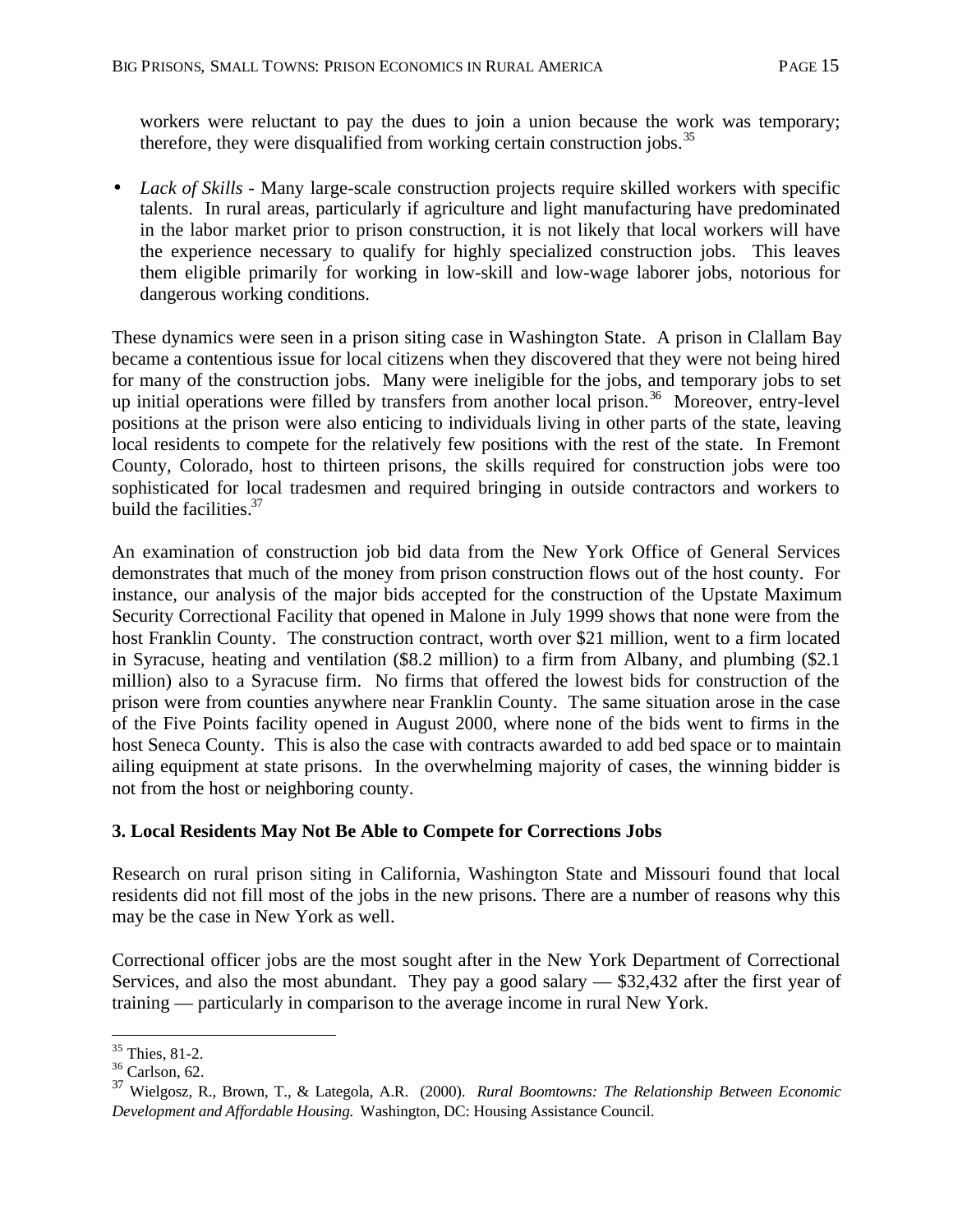But the employment limitations for small-town workers are related to issues of seniority in job classifications. According to the New York DOCS, initial assignment for Correctional Officers can only be to a facility in which there is no pre-existing reassignment list, and "This generally means that new Officers are placed at facilities in the lower and mid Hudson Valley area."<sup>38</sup> More often than not, this means an assignment at the highly undesirable Sing Sing. As noted by Ted Conover, in his book *Newjack* which recounted the experiences of being a prison guard in New York, most younger officers spend their early years transferring from facility to facility until their seniority builds up and they can get into the prison of their choosing.

The problem for persons living in upstate New York is that jobs in rural prisons are highly desirable, and so these prisons can have seniority waiting lists of many years.<sup>39</sup> Working conditions in Sing Sing are so stressful that many new officers turn in their transfer sheet the first day they clock-in to Sing Sing.<sup>40</sup> This creates a long waiting list at the upstate prisons. For instance, in 2000, when Conover was going through training, the waiting list at the Clinton Correctional facility in Clinton County was 219 officers, at Ogdensburg in St. Lawrence County the wait was 279 officers, and even at Attica the wait was 140 officers. This would translate into waits of three to five years.<sup>41</sup>

Sing Sing and Bedford Hills (a female maximum-security prison) are the only two facilities in the state without a waiting list. Even DOCS notes in its information sheet that transfer may take "several years" and "all reassignments are by seniority." As of 2001, there were 2,300 correctional officers working in downstate prisons and 1,500 were on a transfer list to prisons up north.<sup>42</sup> This creates a massive backlog for residents seeking to work locally. Meanwhile, waiting for a transfer can be a trying experience, as many officers are forced to live in trailers or cars because they cannot afford to live in Westchester County on a correctional officer's salary.<sup>43</sup>

Obtaining the relatively high-paying jobs at state prisons carries with it a variety of stresses for families as well. First, new hires must leave their hometown and move to Albany for basic training. After extensive training, they will be assigned to a downstate facility where the need is greatest. This will most likely mean enduring lengthy periods of living with economic hardships downstate and transferring from prison to prison in an effort to work one's way back home.

Thus, the employment effects of a local prison for residents of the host community are complex. The job creation effect of a prison in a community is largely artificial in nature and amounts to an employment transplant. Essentially, if twenty residents leave town to join the training academy, the community is trading away these workers and importing correctional officers from other areas. This may indeed improve the appearance of economic health in the short-run, but

<sup>&</sup>lt;sup>38</sup> From an information sheet on the Position of a Correction Officer distributed by the New York Department of Correctional Services.

<sup>39</sup> Conover, T. (2000). *Newjack.* New York: Random House. (p. 27).

 $40$  Ibid., 55.

 $41$  Ibid., 55.

 $^{42}$  LeDuff, C. "The Call it Tobacco Road, Sing Sing-Style; Struggling to Make Ends Meet, Guards see Trailer Park as Symbol." *The New York Times*, February 22, 2001.

 $43$  Ibid.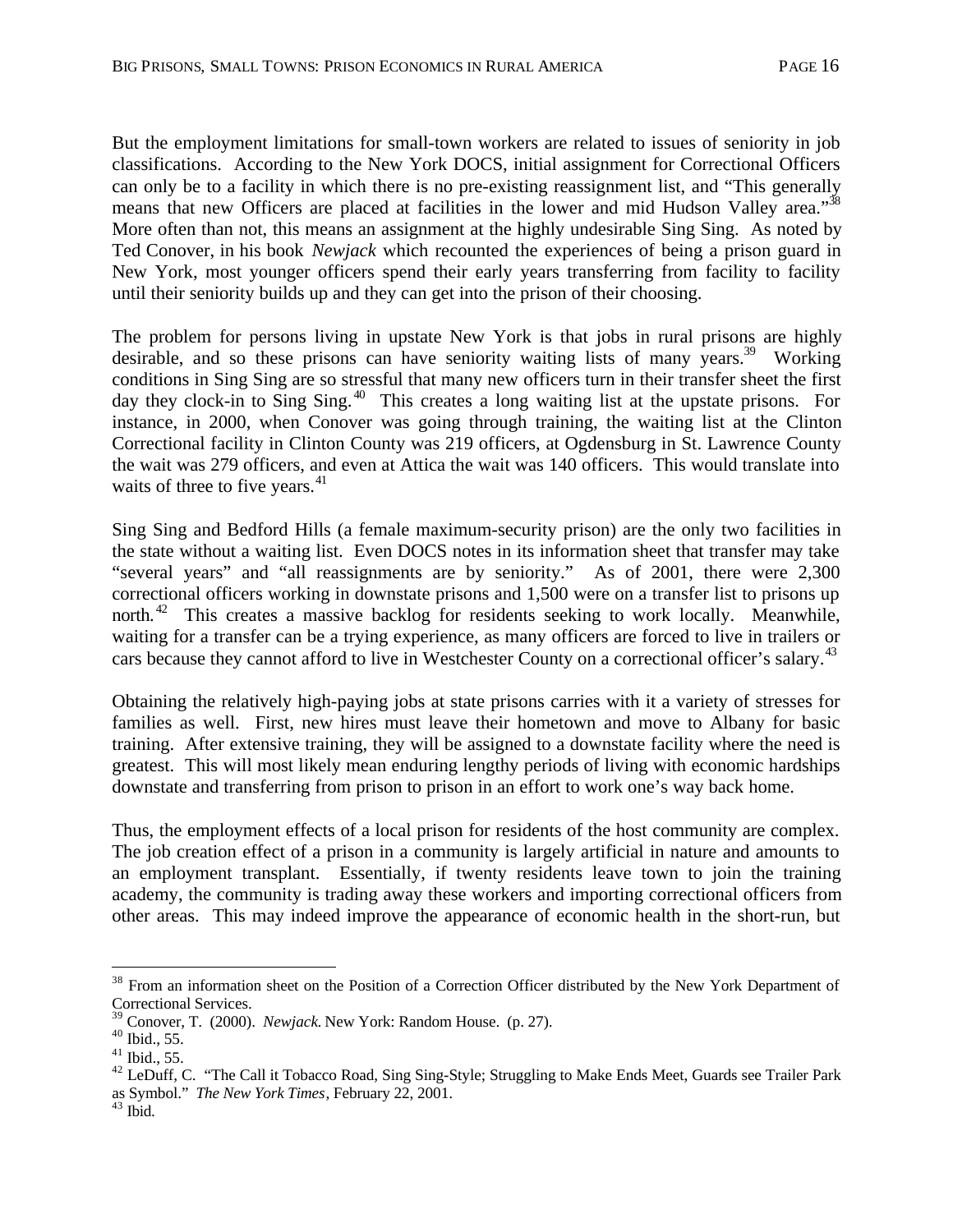does not necessarily provide sustainable growth for the long-term, or represent the type of economic development that prison supporters had been anticipating.

#### **4. Local Businesses May Not Stock the Necessary Materials**

For a local community to benefit from the provision of raw materials for the construction and operation of a prison, it must have a reasonable ease of access to those materials. In the case of many rural communities, due in large part to their geographic isolation, they lack access to the manufacturing and construction components necessary to build a prison. The heavy equipment and materials associated with projects of this size will most likely need to be imported from out of the area. Moreover, food, linens, medicines, and other substances need to be readily available for the locality to truly maximize the benefit from the prison being located in the community. With a high likelihood that rural towns will not be able to provide these products locally, the projected benefits will not materialize.

Departments of Corrections will generally contract out many of their support services to the lowest bidder. In order to create an economy of scale, different large contractors will bid with the state to take on projects ranging from routine maintenance of plumbing or electrical wiring to daily linen laundering and foodstuff provisions. Because states will choose the lowest bidder, a local company seeking to fill the contract of a nearby prison is going to have to go head-to-head in a bidding war with other larger providers; and the size of the larger business means that they will more than likely be able to provide the product or service at a lower cost. An examination of New York State contract records from the Office of General Services for routine prison maintenance and upgrade supports this conclusion. Local businesses are seldom getting contracts with the prison, thereby reducing economic linkages with the community.

#### **5. Limited Multiplier Effects**

 $\overline{a}$ 

Prison proponents contend that rural prisons will produce a *multiplier effect*, or what the New York Department of Correctional Services projects as "spin-off" jobs, that result from a prison becoming embedded in the local economy and becoming a development lynchpin. Prisons have been promoted to rural localities as a center of a plan of *cluster based economic development*. In an ideal situation, a prison would act as an engine of economic growth, spinning off industries that would compete with one another to provide the services necessary to operate the prison. This private enterprise, the multiplier effect, is touted as the real generator of employment and economic growth in a prison town.

An *economic multiplier* measures the cumulative effect of every dollar generated in the local economy. Put simply, it follows each dollar through successive rounds of use, identifying the portion of the original dollar that remains in the local economy and the portion that "leaks" out to other areas.<sup>44</sup> Researchers looking at industry sectors in New York have concluded that agricultural industries produce the largest economic multipliers for both income and employment. Agricultural manufacturing industries and production agriculture industries

<sup>44</sup> Jack, K.J., Bills, N., & Boisvert, R. (1996). "Economic Multipliers and the New York State Economy." *Policy Issues in Rural Land Use*, Vol. 9, (2). Ithaca, NY: Department of Agricultural, Resource, and Managerial Economics; Cornell Cooperative Extension.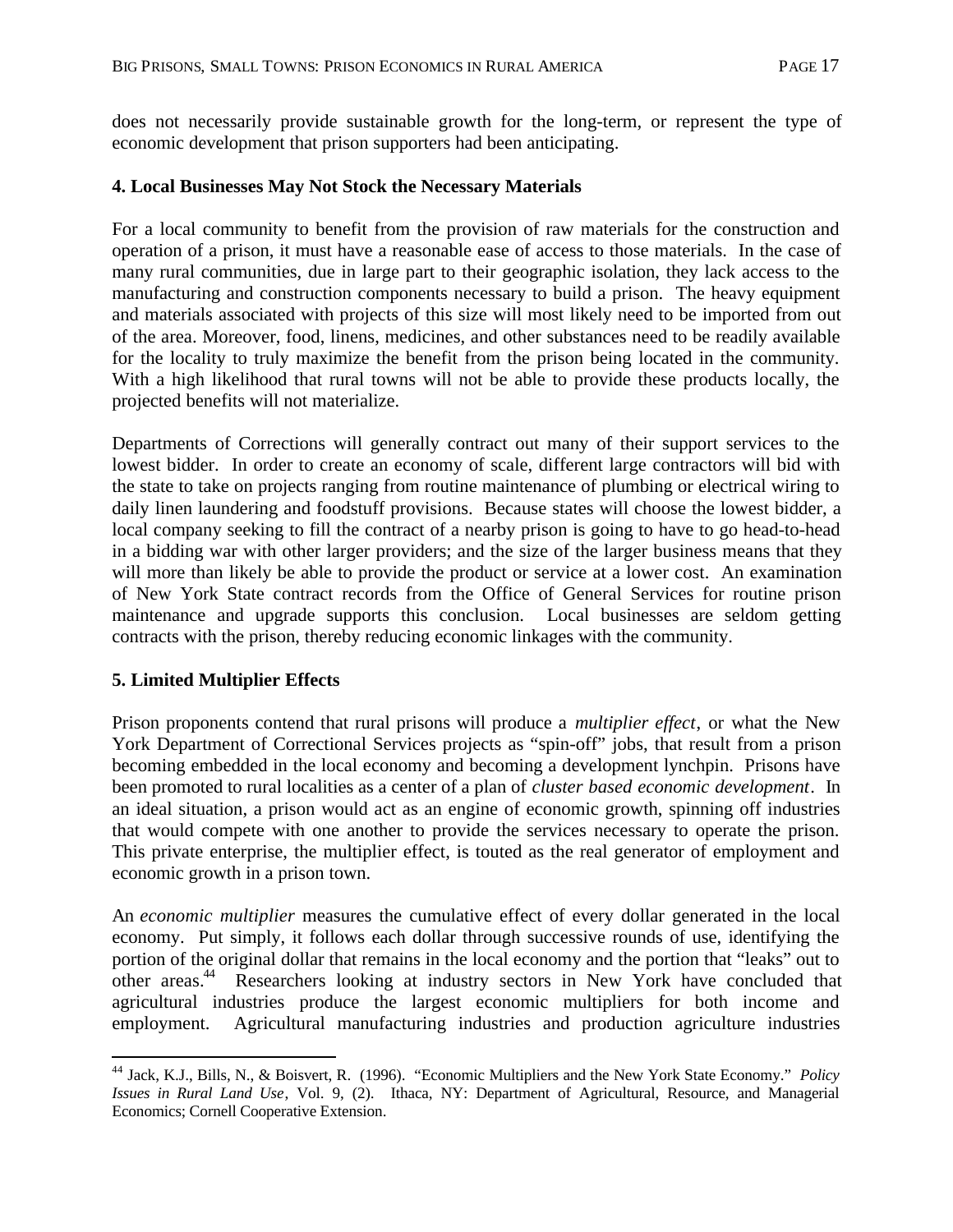produce income and employment multipliers that are in many cases twice as large as those in sectors such as construction, mining, retail, and government.  $45$  A recent study concludes "that food and agriculture exerts a relatively large generative effect on the New York economy. This means that efforts to enhance production in these sectors produce relatively large secondary and tertiary benefits for industries linked to farm and food production."<sup>46</sup> Keeping this income in the locality, the necessary guarantor of economic development, is not done nearly as efficiently when the community relies upon government jobs to create an economic development cluster.

Rural economist Thomas Johnson suggests that these results should not come as a surprise. He claims that "prisons generate very few linkages to the economy."<sup>47</sup> Claiming that prisons are not good economic development tools, Johnson notes that prisons are unlikely to bring about associated industries in the same way as a manufacturing plant.<sup>48</sup> This is particularly worrisome when comparing data concerning the growth of government jobs versus jobs in the agriculture sector over the period from 1982 to 2000. Prison hosting counties like Franklin have seen a drop in farm employment by 50% while witnessing an increase of 82% in government employment.

#### **6. Inmates Fill Low-wage Jobs**

Not only do prisons not lower the unemployment rate of host counties, but they may actually pit local residents in competition for employment with inmates. This can occur both inside the prison as well as outside its walls. For instance, many of the low wage jobs in the prison, such as custodial, will be filled by inmates working for less than a dollar an hour. Therefore, in addition to many residents being ineligible for employment as correctional officers, the most abundant job in the corrections system, they may also find it difficult to find work in one of the few areas of the prison for which they are qualified.

<sup>&</sup>lt;sup>45</sup> The "other industry" category is comprised almost entirely of government employees, which would include corrections officers.

<sup>46</sup> Jack, et al.

<sup>47</sup> Clement, D. (2002, January). "Big House on the Prarie." *FedGazette*: A Publication of the Federal Reserve Bank of Minneapolis.

 $48$  Ibid.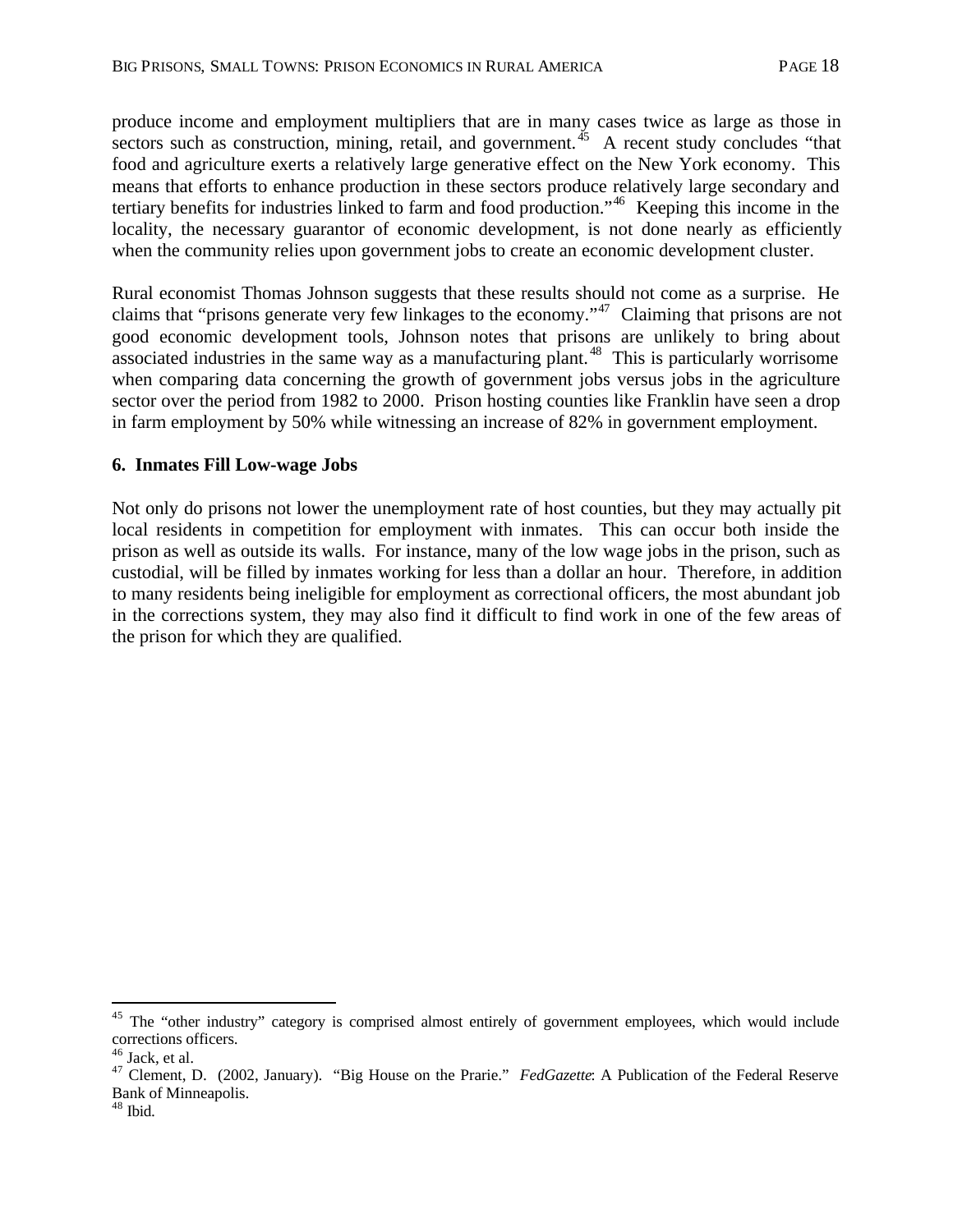#### **Conclusion**

In the wake of an economic restructuring in the latter half of the  $20<sup>th</sup>$  Century that has paralyzed much of rural America, policy analysts and politicians alike began to seek out an industry that would be immune to the perils of the newly ordained postindustrial economy. By the early 1980s, as the prison population was doubling by the decade, rural economic development teams began to look to the siting of prisons as a potential savior. At first blush, this was an ideal match. Rural America could offer up seemingly endless tracts of inexpensive land and an able and willing workforce. The prison would offer hundreds of jobs, millions in payroll, and the hope of a small cluster of economic development, as other businesses would locate nearby in order to serve the needs of the prison. This would mean increased tax revenue, a further improvement of the infrastructure of the host community, and a release from decades of persistent unemployment and poverty.

Theoretically this made good sense, and many entrepreneurial politicians moved in quickly to seek a piece of this political pork. Prisons also provide immediate benefits to politicians, as the construction projects are highly visible. Costs are diffused throughout the state, meaning that the host district need not be wholly responsible for covering the total price.

Unfortunately, the contention that prisons are a valuable economic tool has not been grounded in any empirical evidence. Moreover, much of the work that has been undertaken to examine the impact of prison siting has been fraught with problems of validity. Most models of prison impact have simply sought to measure job growth, without consideration to whom these jobs were being awarded. Simple job growth is an inaccurate measure of a prison as a tool of economic growth. Significant economic development in a host county can only be deemed successful if it is found to impact those living in the county prior to the siting of the prison. Mere transfer and replacement of workers is not sound economic development.

Results of this analysis of prison siting in rural counties in New York State since 1982 indicate that reliance upon a prison as a means of economic development is short sighted and not providing any long-term growth. The siting of a prison did not significantly influence either unemployment or per capita income. Moreover, once a town hosts a prison and becomes known as a "prison town," discussion of other means of economic development is likely to evaporate. This is the real danger for the community. Potential host counties need to be particularly wary of viewing a prison as the panacea for their economic woes. Although the pitch may be enticing, the results indicate that there is little substance behind these claims. There is a high likelihood that these counties could be closing themselves off to other options of sustainable development.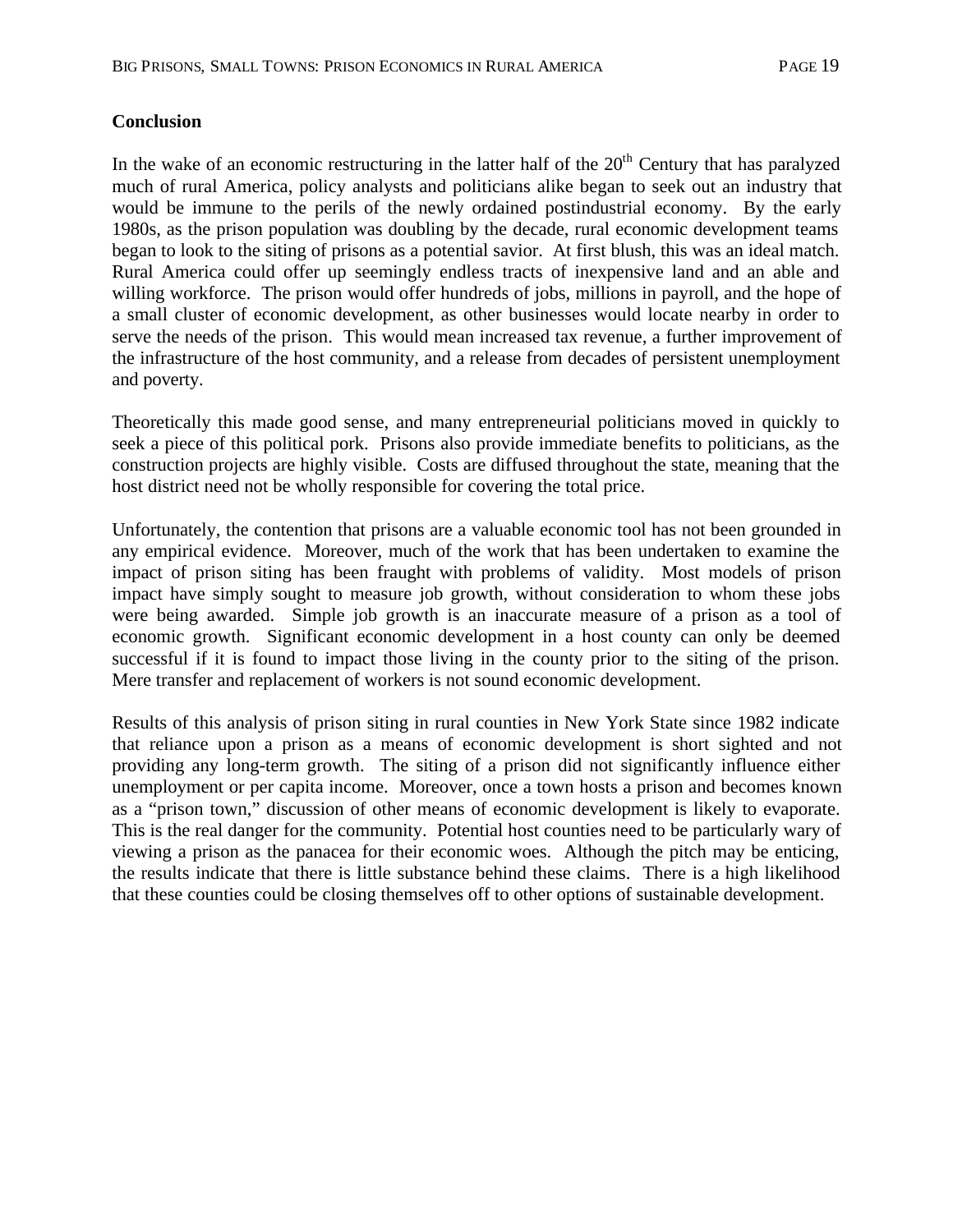#### **Appendix: Methodology**

 $\overline{a}$ 

An interrupted time series research design has been chosen as the means of testing the hypothesis that prisons exhibit a significant economic effect upon the host county. This was chosen, rather than using a comparison group, in order to avoid potential selection issues. The unit of analysis is counties in New York State<sup>49</sup> that have had at least one prison sited since 1982. The county was chosen rather than the host community in order to compensate for those commuting from out of town. Using the town as the unit of analysis would be far too narrow, considering that realistically many workers might commute from nearby towns and would not be represented in the town data. County data should alleviate this problem.

The regression equation used a series of variables. A YEAR variable was included in the equation in order to account for trend, reducing the threat of maturation. A one-year lag of the dependent variable has also been included, recognizing that a prison opening in *t-1* would not be expected to have an effect until *t*. A PRISON variable was included with a zero specifying no prison, a 1 indicating the year that the first facility was opened, a 2 if the county was the site of a second prison, etc.

One of the difficulties in doing time series research over an extended period of time is being able to gather all the necessary control variables, running the risk of an instrumentation problem regarding whether measurement was conducted in the same manner. It is because of this issue that the poverty rate was excluded as an indicator variable. In the end, the risk of instrumentation, as well as a lack of access to many important variables, led to the use of a *fixedeffects* design to control for potential history problems.

In the fixed effects model, dummy variables were used for six counties, with Franklin County as the reference county. This is possible because we can safely assume that the counties included in this study represent the entire population of units we are interested in examining. The county dummies were included in the equation to act as a control for any county-specific differences that might have played a role in any variance we see in the dependent variable.

The value of this research design is that the indicator variables chosen are sensitive enough to measure whether employment associated with a prison is going to the existing residents of the host area, or being filled by transfers in from other areas. In the case of unemployment, if workers employed in prison jobs are from out of county, we would not see a dramatic drop in the rate because, although more people are working, more people are also living in the surrounding communities, leaving the unemployment rate relatively unchanged.

<sup>&</sup>lt;sup>49</sup> New York State was chosen for a number of reasons. It had a significant number of facilities open in rural areas since 1982, allowing the accumulation of many observations. New York State also has a large urban and rural population, and the number of prisons spread throughout the rural counties make for an ideal site to study.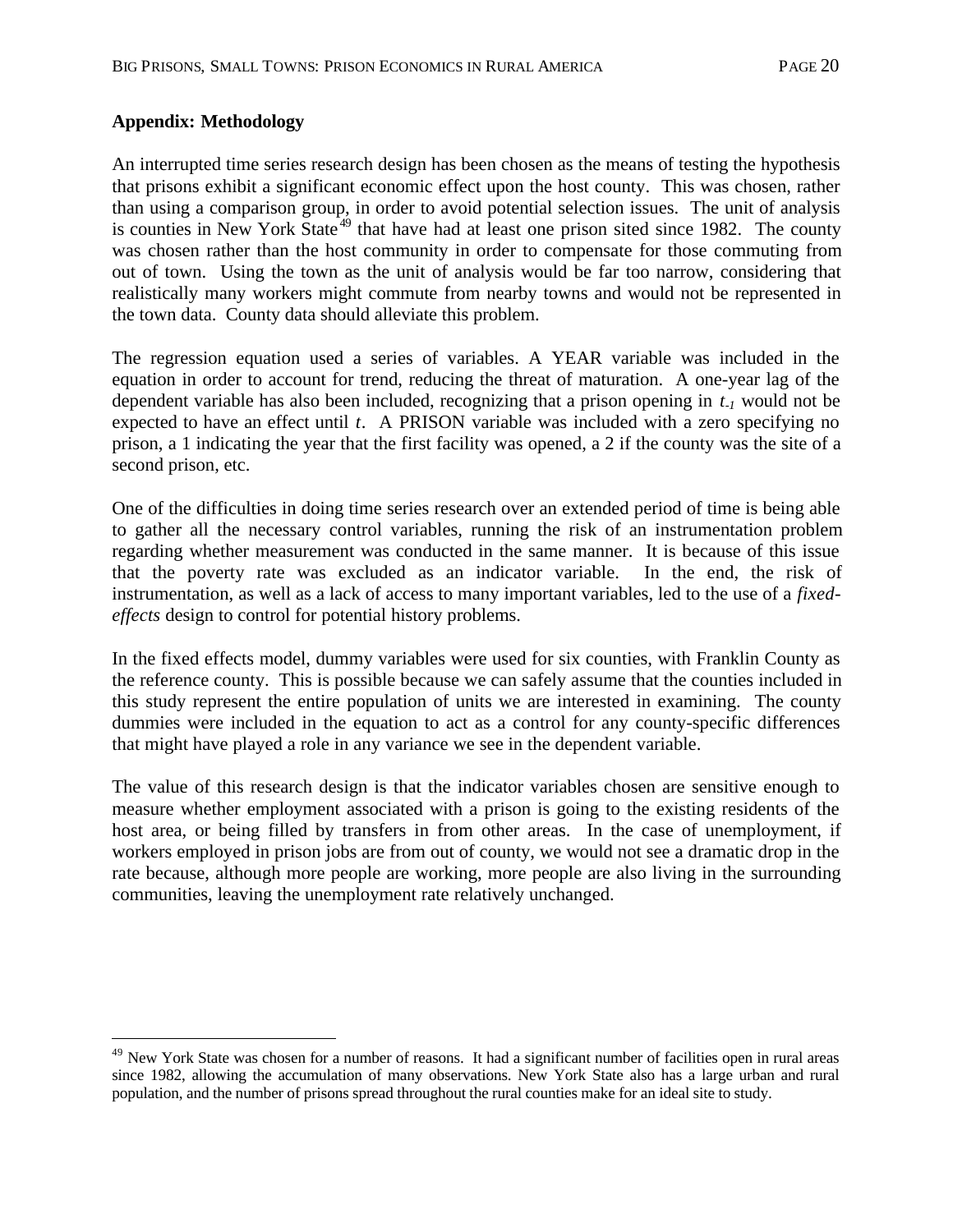# **APPENDIX TABLE 1: INFLUENCE OF PRISON SITING ON UNEMPLOYMENT RATES: 1977-2000··**

| Variable             | <i>Unstandardized</i> | <i>Standardized</i> | Significance |
|----------------------|-----------------------|---------------------|--------------|
|                      | Coefficient (SE)      | Coefficient         |              |
| Prison               | $-.001135$ $(.147)$   | $-.001$             | .994         |
| Lagged Unemployment* | (.057)<br>.586        | .630                | P < 001      |
| $Year*$              | $-.05080$<br>(.021)   | $-.165$             | P < 0.02     |
| $CD$ -Essex          | .01828<br>(.431)      | .003                | .966         |
| $CD$ -Greene*        | (.436)<br>$-.885$     | $-.145$             | P < 0.05     |
| CD-Jefferson         | .187<br>(.374)        | .031                | .618         |
| CD-St. Lawrence      | $-.371$<br>(.349)     | $-.061$             | .289         |
| $CD$ -Sullivan*      | (.464)<br>$-1.242$    | $-.204$             | P < 01       |
| $CD-Wyoming$         | (.441)<br>$-.821$     | $-.135$             | .064         |

Adjusted r-square = .740  $F = 53.826$  $N = 167$ 

 • Because a lagged variable was used as a control in the equation, one year had to be removed from the analysis, giving us a time series spanning 1977 to 2000.